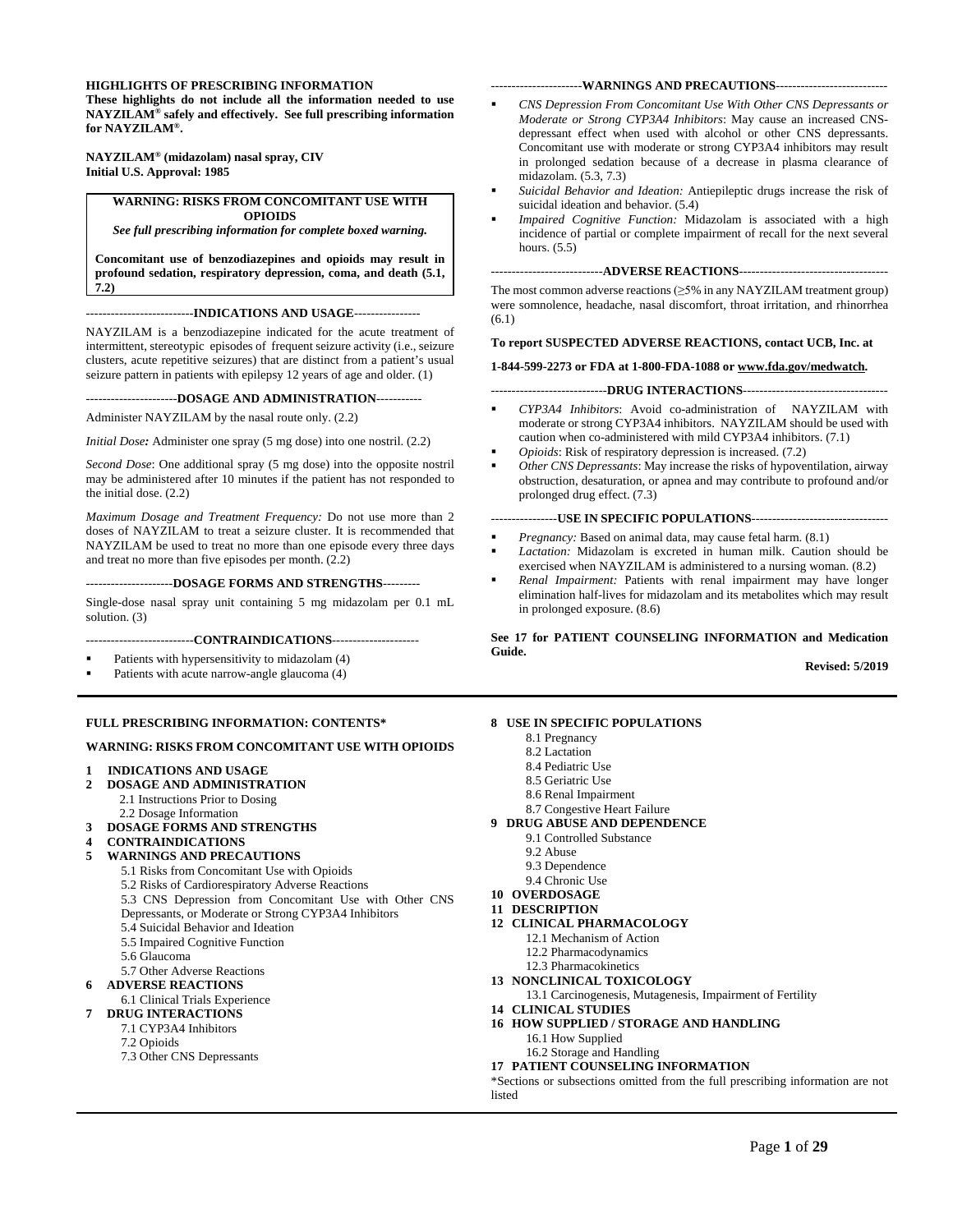## **FULL PRESCRIBING INFORMATION**

## **WARNING: RISKS FROM CONCOMITANT USE WITH OPIOIDS**

**Concomitant use of benzodiazepines and opioids may result in profound sedation, respiratory depression, coma, and death** *[see Warnings and Precautions (5.1), Drug Interactions (7.2)].*

- **Reserve concomitant prescribing of these drugs for use in patients for whom alternative treatment options are inadequate.**
- **Limit dosages and durations to the minimum required.**
- **Follow patients for signs and symptoms of respiratory depression and sedation.**

## **1 INDICATIONS AND USAGE**

NAYZILAM is indicated for the acute treatment of intermittent, stereotypic episodes of frequent seizure activity (i.e., seizure clusters, acute repetitive seizures) that are distinct from a patient's usual seizure pattern in patients with epilepsy 12 years of age and older.

## **2 DOSAGE AND ADMINISTRATION**

## **2.1 Instructions Prior to Dosing**

NAYZILAM prescribers should consider the following prior to initiation of treatment:

For patients at increased risk of respiratory depression from benzodiazepines, administration of NAYZILAM under healthcare professional supervision should be considered prior to treatment with NAYZILAM; this administration may be performed in the absence of a seizure episode *[see Warnings and Precautions (5.2)]*.

Prior to treatment, the healthcare professional should instruct the individual administering NAYZILAM on how to identify seizure clusters and use the product appropriately *[see Patient Counseling Information: Administration Information (17)]*. Patients and caregivers should be counseled to read carefully the "Instructions for Use" for complete directions on how to properly administer NAYZILAM.

## **2.2 Dosage Information**

Administer NAYZILAM by the nasal route only.

Initial Dose: Administer one spray (5 mg dose) into one nostril.

Second Dose (if needed): One additional spray (5 mg dose) into the opposite nostril may be administered after 10 minutes if the patient has not responded to the initial dose.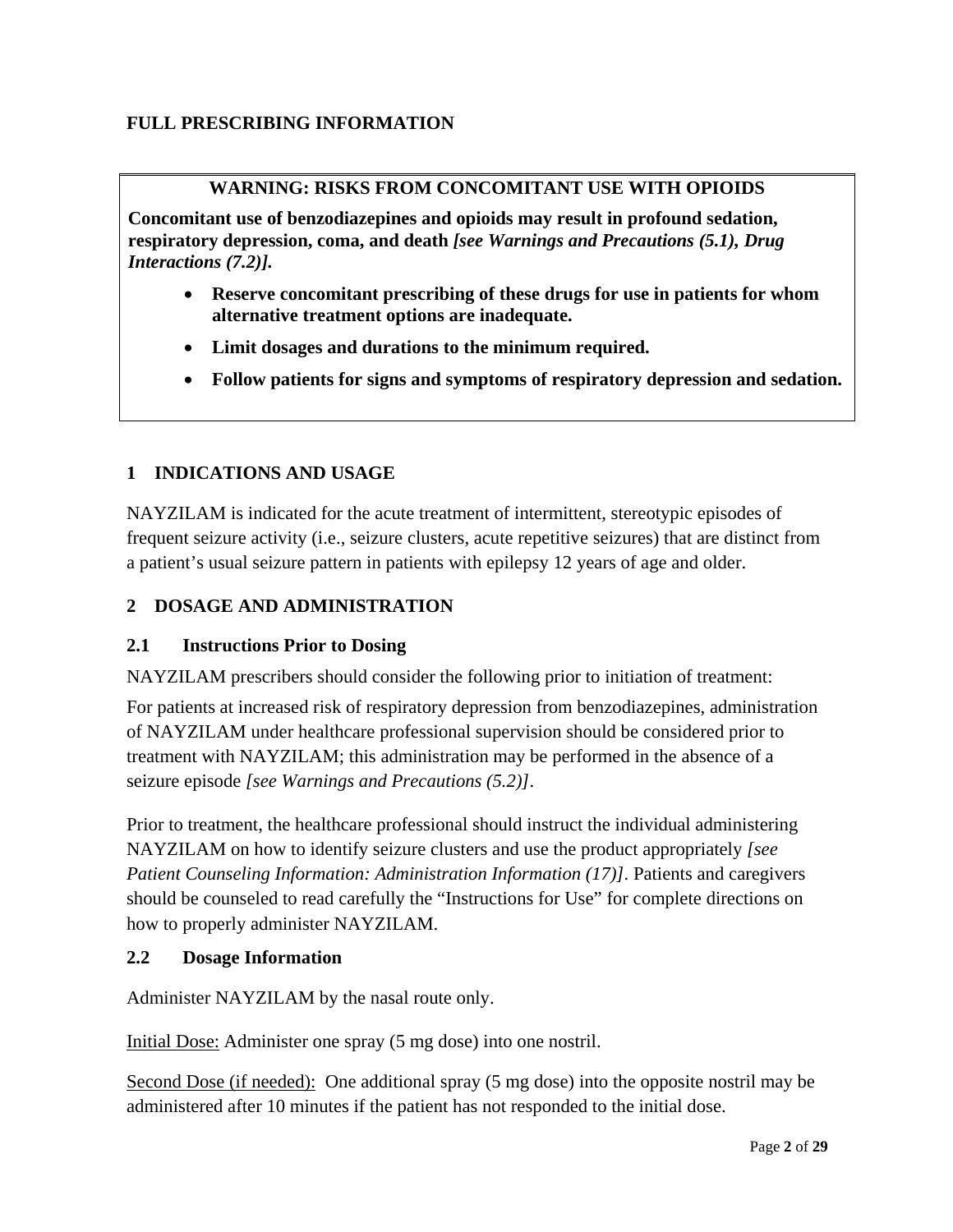A second dose of NAYZILAM should not be administered if the patient has trouble breathing or if there is excessive sedation that is uncharacteristic of the patient during a seizure cluster episode *[see Warnings and Precautions (5.2)].*

Maximum Dosage and Treatment Frequency: Do not use more than 2 doses of NAYZILAM to treat a single episode.

It is recommended that NAYZILAM be used to treat no more than one episode every three days and no more than 5 episodes per month *[see Drug Abuse and Dependence (9.4)]*.

## **3 DOSAGE FORMS AND STRENGTHS**

NAYZILAM is supplied as a single-dose nasal spray unit containing 5 mg of midazolam in 0.1 mL solution.

## **4 CONTRAINDICATIONS**

NAYZILAM is contraindicated in patients with:

- Known hypersensitivity to midazolam.
- Acute narrow-angle glaucoma *[see Warnings and Precautions (5.6)].*

## **5 WARNINGS AND PRECAUTIONS**

## **5.1 Risks from Concomitant Use with Opioids**

Concomitant use of benzodiazepines, including NAYZILAM, and opioids may result in profound sedation, respiratory depression, coma, and death. Because of these risks, reserve concomitant prescribing of benzodiazepines and opioids for use in patients for whom alternative treatment options are inadequate.

Observational studies have demonstrated that concomitant use of opioid analgesics and benzodiazepines increases the risk of drug-related mortality compared to use of opioids alone. If a decision is made to prescribe NAYZILAM concomitantly with opioids, prescribe the lowest effective dosages and minimum durations of concomitant use, and follow patients closely for signs and symptoms of respiratory depression and sedation. Advise both patients and caregivers about the risks of respiratory depression and sedation when NAYZILAM is used with opioids *[see Drug Interactions (7.*2*)]*.

## **5.2 Risks of Cardiorespiratory Adverse Reactions**

Serious cardiorespiratory adverse reactions have occurred after administration of midazolam. These have included respiratory depression, airway obstruction, oxygen desaturation, apnea, respiratory arrest and/or cardiac arrest, sometimes resulting in death or permanent neurologic injury. There have also been rare reports of hypotensive episodes requiring treatment during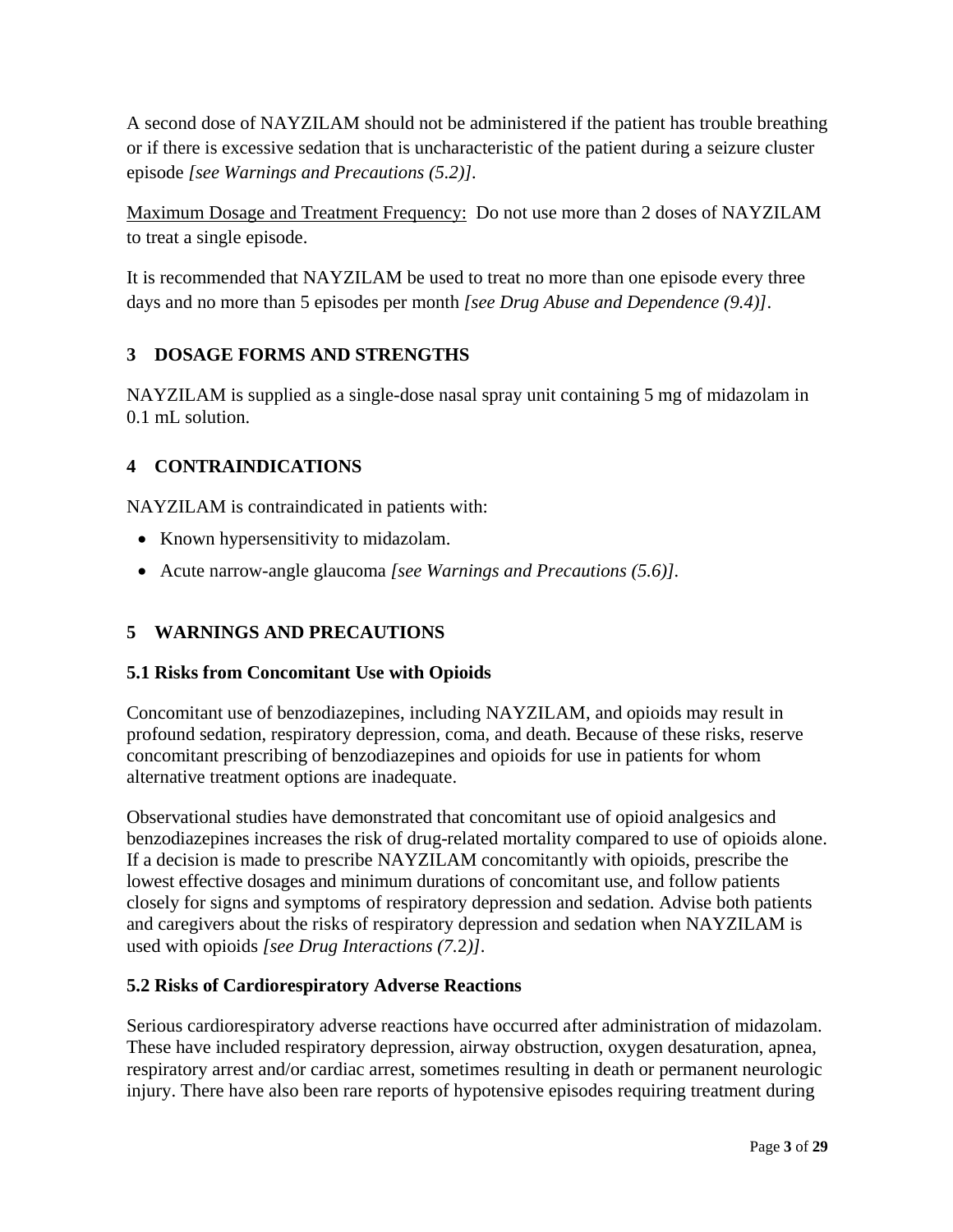or after diagnostic or surgical manipulations, particularly in patients with hemodynamic instability. Hypotension occurs more frequently in patients premedicated with a narcotic. The danger of hypoventilation, airway obstruction, or apnea is greater in elderly patients and those with chronic disease states or decreased pulmonary reserve *[see Use in Specific Populations (8.5)]*; patients with chronic obstructive pulmonary disease are highly sensitive to the respiratory depressant effect of midazolam.

Respiratory depression was observed with the administration of NAYZILAM during clinical trials *[see Adverse Reactions (6.1)]*. Cardiac or respiratory arrest caused by NAYZILAM was not reported during clinical trials.

## **5.3 Central Nervous System Depression from Concomitant Use with Other Central Nervous System Depressants, or Moderate or Strong CYP3A4 Inhibitors**

Drug products containing midazolam, including NAYZILAM, have a central nervous system (CNS) depressant effect.

## Risks from Concomitant Use with Other CNS Depressants

The potential for an increased CNS-depressant effect from concomitant use with alcohol or other CNS depressants (e.g., opioids) must be considered by the prescribing physician, and appropriate recommendations made to the patient and/or caregiver *[see Warnings and Precautions (5.1) and Drug Abuse and Dependence (9.3)]*.

Concomitant use of barbiturates, alcohol, or other CNS depressants may increase the risk of hypoventilation, airway obstruction, desaturation, or apnea and may contribute to profound and/or prolonged drug effect *[see Drug Interactions (7.3)].*

## Risks from Concomitant Use with Moderate or Strong CYP3A4 Inhibitors

There is a potential for prolonged sedation from concomitant use with moderate or strong CYP3A4 enzyme inhibitors because of much higher midazolam exposures *[see Drug Interactions (7.2) and Clinical Pharmacology (12.2)].*

## **5.4 Suicidal Behavior and Ideation**

Antiepileptic drugs (AEDs), including NAYZILAM, increase the risk of suicidal thoughts or behavior in patients taking these drugs for any indication. Patients treated with any AED for any indication should be monitored for the emergence or worsening of depression, suicidal thoughts or behavior, and/or any unusual changes in mood or behavior.

Pooled analyses of 199 placebo-controlled clinical trials (mono- and adjunctive therapy) of 11 different AEDs showed that patients randomized to one of the AEDs had approximately twice the risk (adjusted Relative Risk 1.8, 95% CI:1.2, 2.7) of suicidal thinking or behavior compared to patients randomized to placebo. In these trials, which had a median treatment duration of 12 weeks, the estimated incidence rate of suicidal behavior or ideation among 27,863 AED-treated patients was 0.43%, compared to 0.24% among 16,029 placebo-treated patients, representing an increase of approximately one case of suicidal thinking or behavior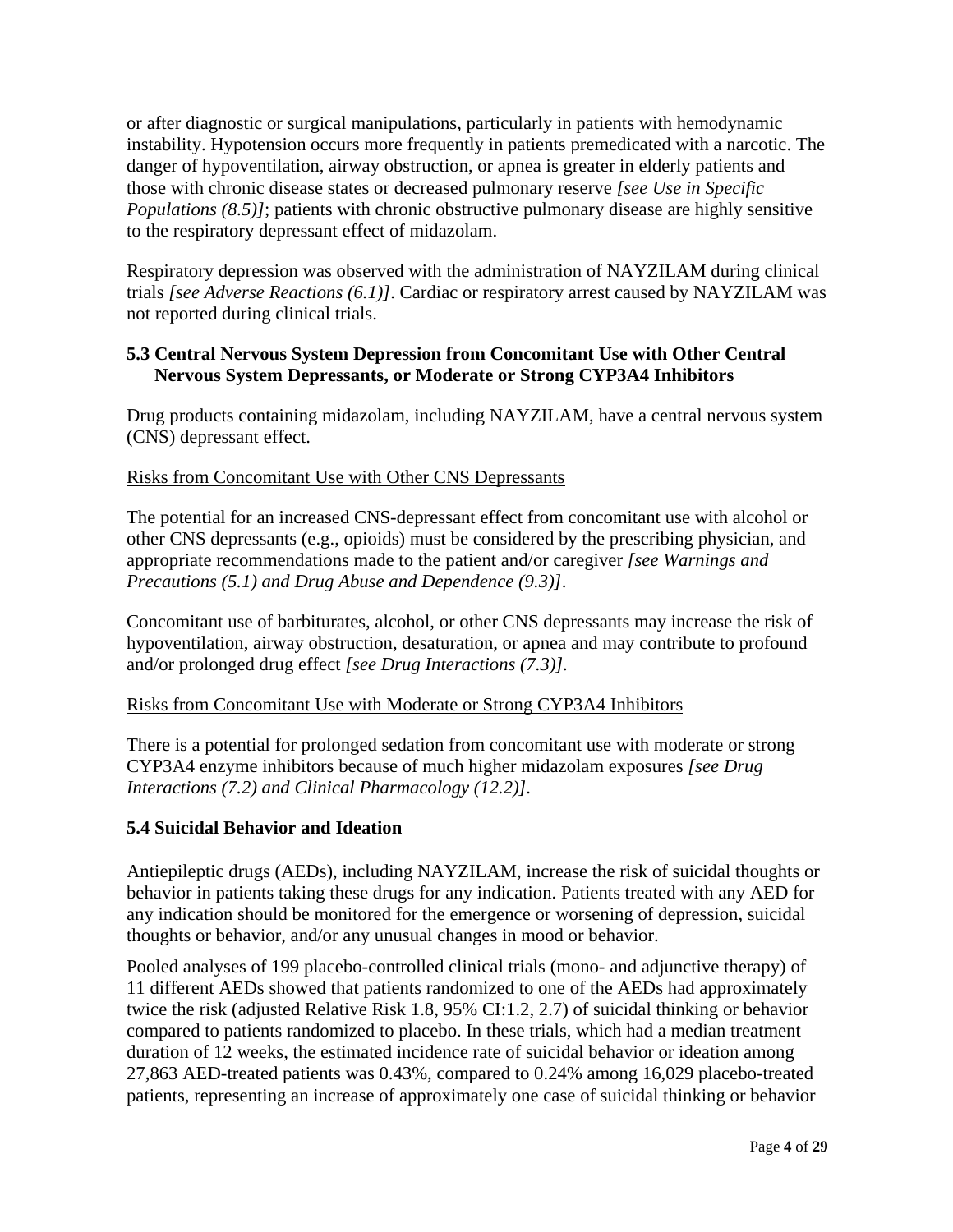for every 530 patients treated. There were four suicides in drug-treated patients in the trials and none in placebo-treated patients, but the number is too small to allow any conclusion about drug effect on suicide.

The increased risk of suicidal thoughts or behavior with AEDs was observed as early as one week after starting drug treatment with AEDs and persisted for the duration of treatment assessed. Because most trials included in the analysis did not extend beyond 24 weeks, the risk of suicidal thoughts or behavior beyond 24 weeks could not be assessed. The risk of suicidal thoughts or behavior was generally consistent among drugs in the data analyzed. The finding of increased risk with AEDs of varying mechanisms of action and across a range of indications suggests that the risk applies to all AEDs used for any indication. The risk did not vary substantially by age (5-100 years) in the clinical trials analyzed. Table 1 shows absolute and relative risk by indication for all evaluated AEDs.

| Indication  | Placebo<br>Patients<br>with<br>Events/1000<br>Patients | Drug<br>Patients<br>with Events<br>per 1000<br>Patients | -<br><b>Relative Risk:</b><br>Incidence of Drug<br>Events in Drug<br>Patients /Incidence<br>in Placebo Patients | <b>Risk Difference:</b><br><b>Additional Drug</b><br>Patients with<br>Events per 1000<br>Patients |
|-------------|--------------------------------------------------------|---------------------------------------------------------|-----------------------------------------------------------------------------------------------------------------|---------------------------------------------------------------------------------------------------|
| Epilepsy    | 1.0                                                    | 3.4                                                     | 3.5                                                                                                             | 2.4                                                                                               |
| Psychiatric | 5.7                                                    | 8.5                                                     | 1.5                                                                                                             | 2.9                                                                                               |
| Other       | 1.0                                                    | 1.8                                                     | 1.9                                                                                                             | 0.9                                                                                               |
| Total       | 2.4                                                    | 4.3                                                     | 1.8                                                                                                             | 19                                                                                                |

**Table 1. Risk by Indication for Antiepileptic Drugs in the Pooled Analysis**

The relative risk for suicidal thoughts or behavior was higher in clinical trials for epilepsy than in clinical trials for psychiatric or other conditions, but the absolute risk differences were similar for the epilepsy and psychiatric indications.

Anyone considering prescribing midazolam or any other AED must balance the risk of suicidal thoughts or behaviors with the risk of untreated illness. Epilepsy and many other illnesses for which AEDs are prescribed are themselves associated with morbidity and mortality and an increased risk of suicidal thoughts and behavior. Should suicidal thoughts and behavior emerge during treatment, the prescriber needs to consider whether the emergence of these symptoms in any given patient may be related to the illness being treated.

# **5.5 Impaired Cognitive Function**

Midazolam, including NAYZILAM, is associated with a high incidence of partial or complete impairment of recall for several hours following an administered dose. Gross tests of recovery from the effects of midazolam cannot be relied upon to predict reaction time under stress. It is recommended that no patient operate hazardous machinery or a motor vehicle until the effects of the drug, such as drowsiness, have subsided, and as their medical condition permits. For pediatric patients, particular care should be taken to ensure safe ambulation.

# **5.6 Glaucoma**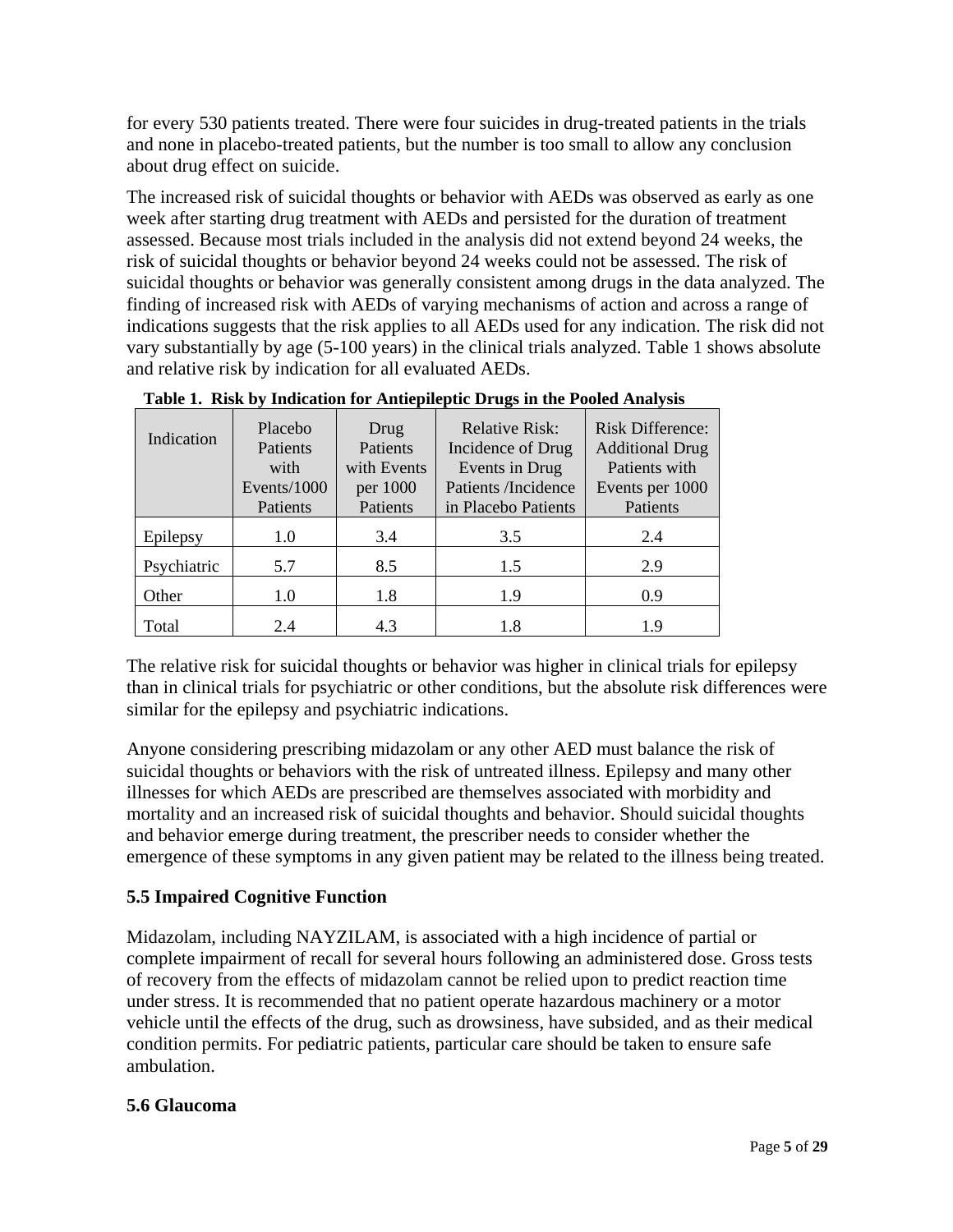Benzodiazepines, including NAYZILAM, can increase intraocular pressure in patients with glaucoma. Measurements of intraocular pressure in patients without eye disease show a moderate lowering following induction with midazolam. NAYZILAM may be used in patients with open-angle glaucoma only if they are receiving appropriate therapy. Patients with open-angle glaucoma may need to have their ophthalmologic status evaluated following treatment with NAYZILAM. NAYZILAM is contraindicated in patients with narrow-angle glaucoma.

## **5.7 Other Adverse Reactions**

When midazolam was used for sedation, reactions such as agitation, involuntary movements (including tonic/clonic movements and muscle tremor), hyperactivity, and combativeness have been reported . These reactions may be caused by inadequate or excessive dosing or improper administration of midazolam; however, consideration should be given to the possibility of cerebral hypoxia or true paradoxical reactions.

## **6 ADVERSE REACTIONS**

The following serious adverse reactions are discussed in more detail in other sections of the labeling:

- Risks from Concomitant Use with Opioids *[see Warnings and Precautions (5.1)]*
- Risks of Cardiorespiratory Adverse Reactions *[see Warnings and Precautions (5.2)]*
- CNS Depression from Concomitant Use with Other CNS Depressants or Moderate or Strong CYP3A4 Inhibitors *[see Warnings and Precautions (5.3)]*
- Suicidal Behavior and Ideation *[see Warnings and Precautions (5.4)]*
- Impaired Cognitive Function *[see Warnings and Precautions (5.5)]*
- Glaucoma *[see Warnings and Precautions (5.6)]*
- Other Adverse Reactions *[see Warnings and Precautions (5.7)]*

## **6.1 Clinical Trials Experience**

Because clinical trials are conducted under widely varying conditions, adverse reaction rates observed in the clinical trials of a drug cannot be directly compared to rates in the clinical trials of another drug and may not reflect the rates observed in clinical practice.

NAYZILAM was studied for the outpatient treatment of a single seizure cluster in 292 adult and adolescent patients with epilepsy (Study 1) *[see Clinical Studies (14)]*. The study was conducted in two phases; an open-label Test Dose Phase followed by a double-blind, placebo-controlled, Comparative Phase. The mean age of patients enrolled in the Comparative Phase (N=201) was 33 years, 51% were female, and 95% were White.

Table 2 lists the adverse reactions occurring in 2% or more of the NAYZILAM-treated patients and at a rate greater than the placebo-treated patients in the Comparative Phase of Study 1.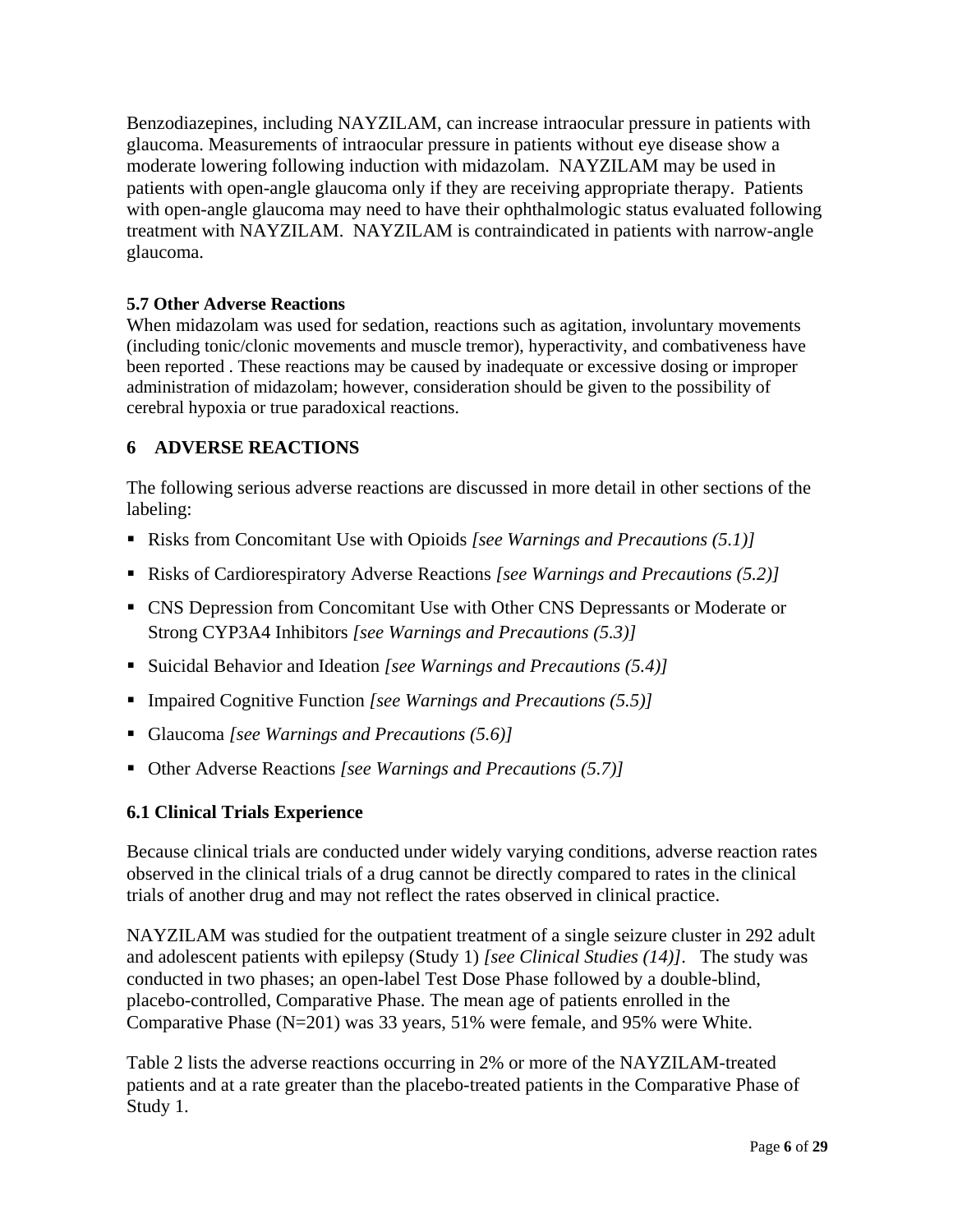## **Table 2: Adverse Reactionsa that Occurred in ≥2% of Patients (Any NAYZILAM) and Greater than Placebo in the Comparative Phase of Study 1**

|                              |                | <b>NAYZILAM</b> <sup>b</sup> |                 |                               |                        |
|------------------------------|----------------|------------------------------|-----------------|-------------------------------|------------------------|
|                              |                |                              | Placebo +       |                               |                        |
| <b>Body System/Adverse</b>   |                | <b>NAYZILAM</b>              | <b>NAYZILAM</b> | <b>NAYZILAM</b>               | Any NAYZILAM           |
| <b>Reaction</b>              | <b>Placebo</b> | 5 <sub>mg</sub>              | 5 <sub>mg</sub> | $5 \text{ mg} + 5 \text{ mg}$ | <b>Treatment Group</b> |
|                              | $N = 26$       | $N = 91$                     | $N = 41$        | $N = 43$                      | $N = 175$              |
|                              | $\%$           | $\%$                         | $\%$            | $\frac{0}{0}$                 | $\%$                   |
| <b>Nervous System</b>        |                |                              |                 |                               |                        |
| Somnolence                   | 4              | 10                           | 10              | 9                             | 10                     |
| Headache                     | $\Omega$       | 7                            | $\Omega$        | $\overline{2}$                | 4                      |
| Dysarthria                   | $\Omega$       | 2                            | 2               | $\overline{2}$                | 2                      |
| <b>Application Site</b>      |                |                              |                 |                               |                        |
| <b>Nasal Discomfort</b>      | 8              | 5                            | 7               | 16                            | 9                      |
| Throat Irritation            | $\Omega$       | $\overline{2}$               | $\overline{2}$  | 7                             | 3                      |
| Rhinorrhea                   | $\Omega$       | 3                            | $\Omega$        | 5                             | 3                      |
| <b>Product Taste</b>         |                |                              |                 |                               |                        |
| Abnormal                     | $\Omega$       | $\overline{4}$               | $\mathbf{0}$    | $\Omega$                      | 2                      |
| <b>Eye Disorders</b>         |                |                              |                 |                               |                        |
| <b>Lacrimation Increased</b> | $\Omega$       |                              | 2               | $\overline{2}$                | $\overline{2}$         |

<sup>a</sup> Adverse reactions that occurred within 2 days after NAYZILAM administration are included b Patients in Study 1 were permitted to take a second, open-label dose of NAYZILAM 5 mg between 10 minutes and 6 hours following the initial blinded dose of NAYZILAM 5 mg or placebo if they experience seizure recurrence or an incomplete resolution of the episode. The Placebo + NAYZILAM 5 mg and NAYZILAM 5 mg + 5 mg columns represent patients who received a second dose of NAYZILAM 5 mg and received a blinded initial dose of placebo or NAYZILAM 5 mg, respectively.

For patients who experienced a decrease in peripheral oxygen saturation in the Test Dose Phase of Study 1, the decreases were generally transitory. Two patients (one with a history of sleep apnea and one with intercurrent seizure) with decreases in peripheral oxygen saturation in the Test Dose Phase required therapeutic supplemental oxygen.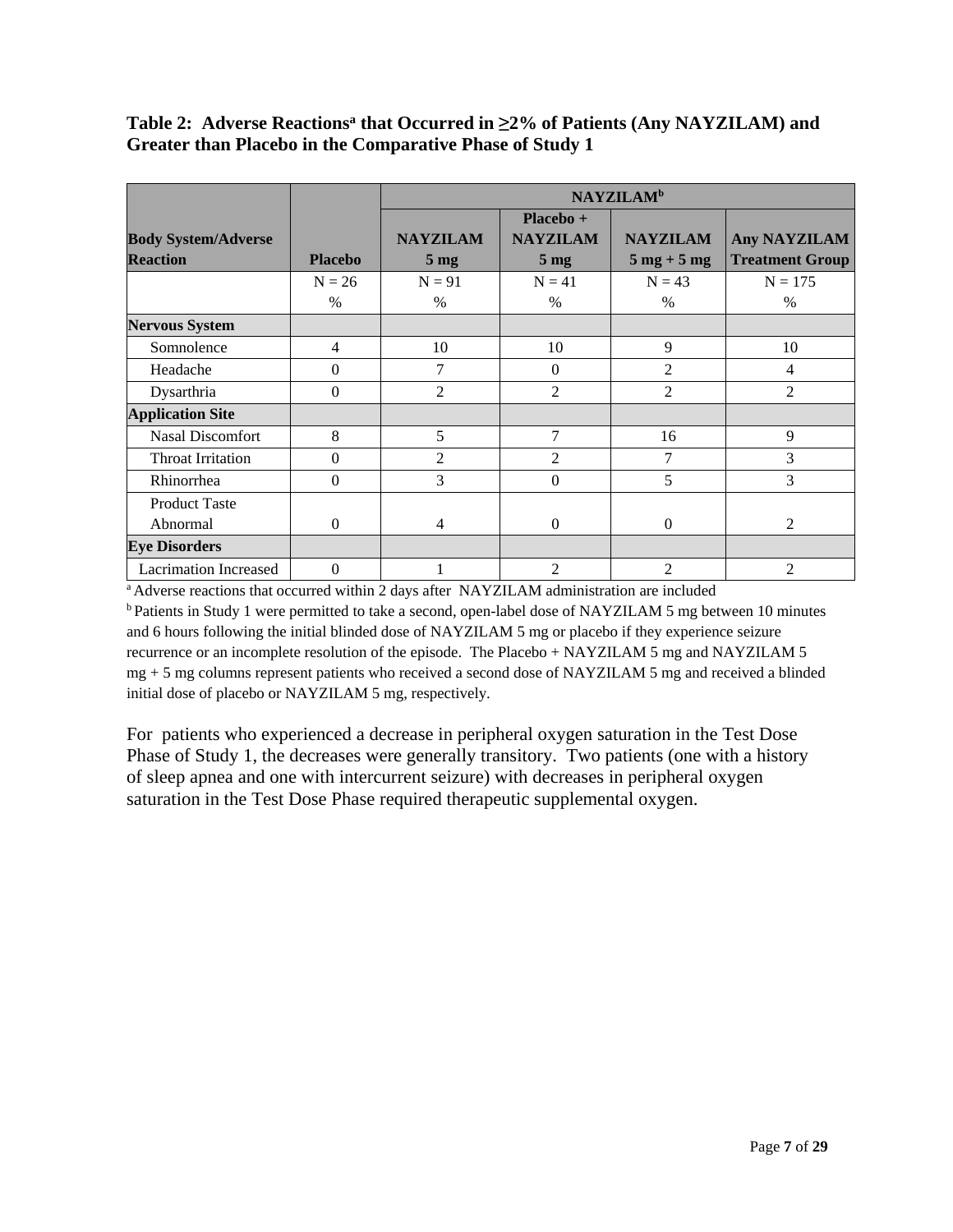# **7 DRUG INTERACTIONS**

# **Table 3: Clinically Significant Drug Interactions With NAYZILAM**

| 7.1 CYP3A4 Inhibitors |                                                                    |
|-----------------------|--------------------------------------------------------------------|
| Clinical Impact:      | Concomitant use of CYP3A4 inhibitors may result in prolonged       |
|                       | sedation because of a decrease in plasma clearance of              |
|                       | midazolam.                                                         |
| Intervention:         | Avoid co-administration of NAYZILAM with moderate or               |
|                       | strong CYP3A4 inhibitors. NAYZILAM should be used with             |
|                       | caution when co-administered with mild CYP3A4 inhibitors.          |
| Examples:             | Moderate CYP3A4 inhibitors: erythromycin, diltiazem,               |
|                       | verapamil                                                          |
|                       | Strong CYP3A4 inhibitors: ketoconazole, itraconazole,              |
|                       | clarithromycin                                                     |
| 7.2 Opioids           |                                                                    |
| Clinical Impact:      | The concomitant use of benzodiazepines and opioids increases       |
|                       | the risk of respiratory depression because of actions at different |
|                       | receptor sites in the CNS that control respiration.                |
|                       | Benzodiazepines interact at GABAA sites and opioids interact       |
|                       | primarily at mu receptors. When benzodiazepines and opioids        |
|                       | are combined, the potential for benzodiazepines to significantly   |
|                       | worsen opioid-related respiratory depression exists.               |
| Intervention:         | Reserve concomitant prescribing of these drugs for use in          |
|                       | patients for whom alternative treatment options are inadequate.    |
|                       | Limit dosages and durations to the minimum required [see           |
|                       | Warnings and Precautions (5.1)].                                   |
| Examples:             | Morphine, hydrocodone, oxymorphone, codeine, fentanyl              |
|                       | 7.3 Other Central Nervous System (CNS) Depressants                 |
| Clinical Impact:      | Concomitant use of barbiturates, alcohol, or other CNS             |
|                       | depressants may increase the risk of hypoventilation, airway       |
|                       | obstruction, desaturation, or apnea and may contribute to          |
|                       | profound and/or prolonged drug effect.                             |
| Intervention:         | Reserve concomitant prescribing of these drugs for use in          |
|                       | patients for whom alternative treatment options are inadequate.    |
|                       | Limit dosages and durations to the minimum required [see           |
|                       | Warnings and Precautions (5.3)].                                   |
| Examples:             | Other benzodiazepines and sedatives/hypnotics, anxiolytics,        |
|                       | tranquilizers, muscle relaxants, general anesthetics,              |
|                       | antipsychotics, opioids, alcohol.                                  |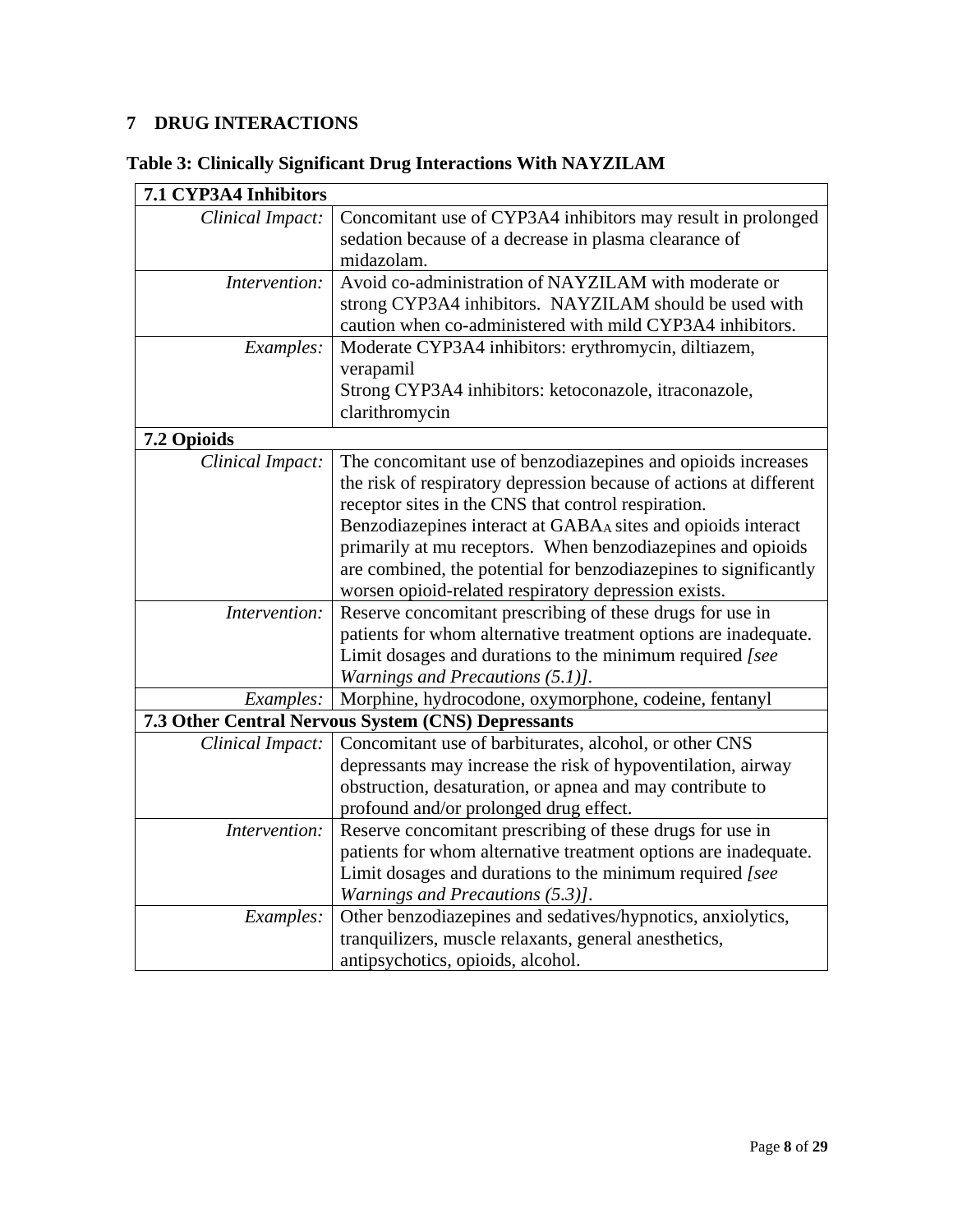## **8 USE IN SPECIFIC POPULATIONS**

## **8.1 Pregnancy**

#### Pregnancy Exposure Registry

There is a pregnancy exposure registry that monitors pregnancy outcomes in women exposed to antiepileptic drugs (AEDs), such as NAYZILAM, during pregnancy. Encourage women who are taking NAYZILAM during pregnancy to enroll in the North American Antiepileptic Drug (NAAED) pregnancy registry by calling 1-888-233-2334 or visiting [http://www.aedpregnancyregistry.org/.](http://www.aedpregnancyregistry.org/)

#### Risk Summary

There are no adequate and well-controlled studies of NAYZILAM in pregnant women.

Available data suggest that the class of benzodiazepines is not associated with marked increases in risk for congenital anomalies. Although some early epidemiological studies suggested a relationship between benzodiazepine drug use in pregnancy and congenital anomalies such as cleft lip and or palate, these studies had considerable limitations. More recently completed studies of benzodiazepine use in pregnancy have not consistently documented elevated risks for specific congenital anomalies. There is insufficient evidence to assess the effect of exposure to benzodiazepines during pregnancy on neurodevelopment.

There are clinical considerations regarding exposure to benzodiazepines during the second and third trimesters of pregnancy or immediately prior to or during childbirth. These risks include decreased fetal movement and/or fetal heart rate variability, "floppy infant syndrome," dependence, and withdrawal *(see Clinical Considerations and Human Data).*

Administration of midazolam to rats and rabbits during the period of organogenesis or to rats during late pregnancy and throughout lactation at doses greater than those used clinically did not result in any apparent adverse effects on development *(see Animal Data).* However, published data for midazolam and other benzodiazepines suggest the possibility of neuronal cell death and long-term effects on neurobehavioral and immunological function in animals following prenatal or early postnatal exposure at clinically relevant doses. NAYZILAM should be used during pregnancy only if the potential benefit to the mother justifies the potential risk to the fetus. Advise a pregnant woman and women of childbearing age of the potential risk to a fetus.

In the U.S. general population, the estimated background risk of major birth defects and miscarriage in clinically recognized pregnancies is 2 to 4% and 15 to 20%, respectively. The background risk of major birth defects and miscarriage for the indicated population is unknown.

## Clinical Considerations

## *Fetal/Neonatal Adverse Reactions*

Infants born to mothers who have taken benzodiazepines during the later stages of pregnancy can develop dependence, and subsequently withdrawal, during the postnatal period. Clinical manifestations of withdrawal or neonatal abstinence syndrome may include hypertonia, hyperreflexia, hypoventilation, irritability, tremors, diarrhea, and vomiting. These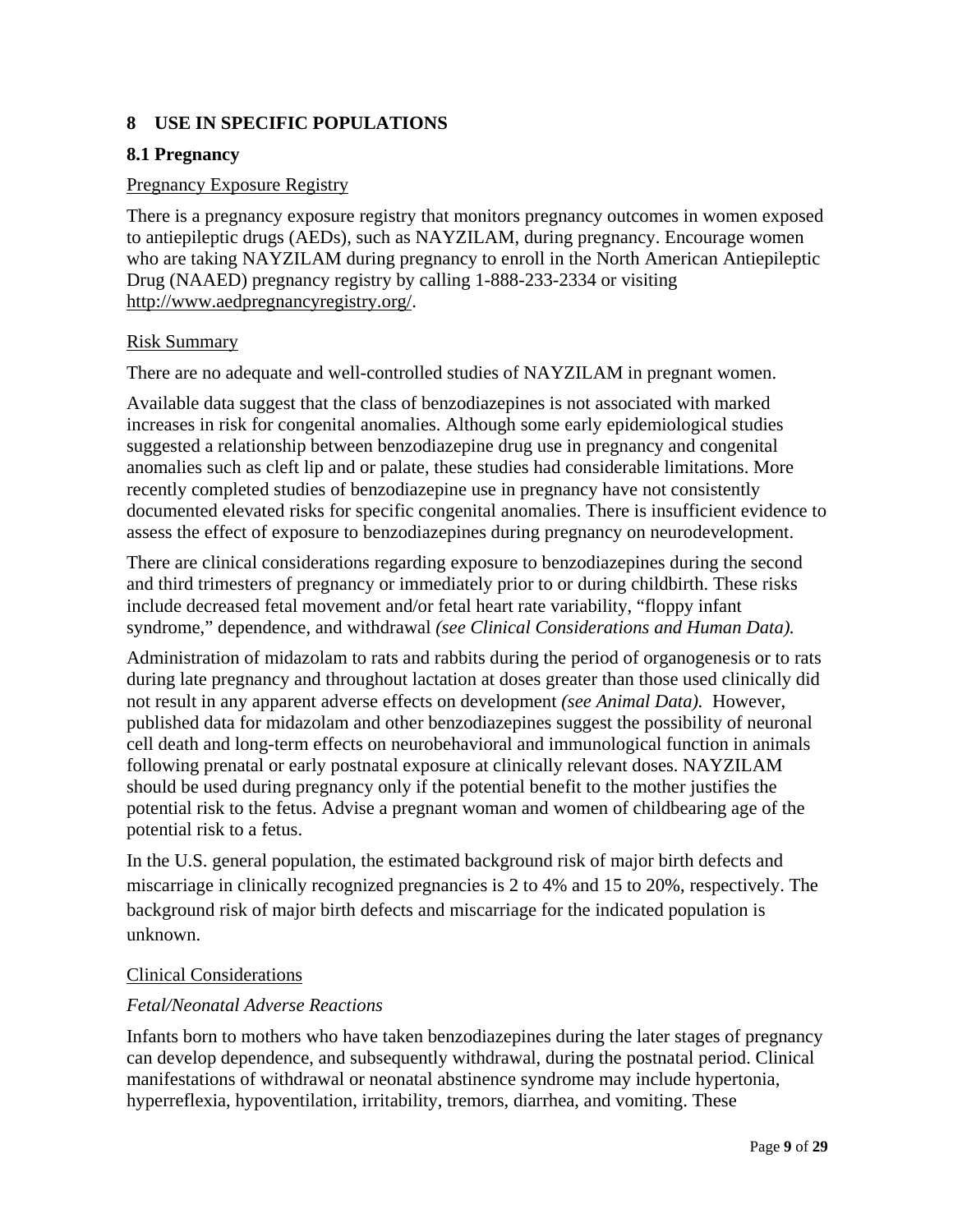complications can appear shortly after delivery to 3 weeks after birth and persist from hours to several months depending on the degree of dependence and the pharmacokinetic profile of the benzodiazepine. Symptoms may be mild and transient or severe. Standard management for neonatal withdrawal syndrome has not yet been defined. Observe newborns who are exposed to NAYZILAM *in utero* during the later stages of pregnancy for symptoms of withdrawal and manage accordingly.

## *Labor and Delivery*

Administration of benzodiazepines immediately prior to or during childbirth can result in a floppy infant syndrome, which is characterized by lethargy, hypothermia, hypotonia, respiratory depression, and difficulty feeding. Floppy infant syndrome occurs mainly within the first hours after birth and may last up to 14 days. Observe exposed newborns for these symptoms and manage accordingly.

## Data

## *Human Data*

## Congenital Anomalies

Although there are no adequate and well-controlled studies of NAYZILAM in pregnant women, there is information about benzodiazepines as a class. Dolovich et al. published a meta-analysis of 23 studies that examined the effects of benzodiazepine exposure during the first trimester of pregnancy. Eleven of the 23 studies included in the meta-analysis considered the use of chlordiazepoxide and diazepam and not other benzodiazepines. The authors considered case-control and cohort studies separately. The data from the cohort studies did not suggest an increased risk for major malformations (OR 0.90; 95% CI 0.61—1.35) or for oral cleft (OR 1.19; 95% CI 0.34—4.15). The data from the case-control studies suggested an association between benzodiazepines and major malformations (OR 3.01, 95% CI 1.32— 6.84) and oral cleft (OR 1.79; 95% CI 1.13—2.82). The limitations of this meta-analysis included the small number of reports included in the analysis, and that most cases for analyses of both oral cleft and major malformations came from only three studies. A follow up to that meta-analysis included 3 new cohort studies that examined risk for major malformations and one study that considered cardiac malformations. The authors found no new studies with an outcome of oral clefts. After the addition of the new studies, the odds ratio for major malformations with first trimester exposure to benzodiazepines was 1.07 (95% CI 0.91—1.25).

## Neonatal Withdrawal and Floppy Infant Syndrome

Neonatal withdrawal syndrome and symptoms suggestive of floppy infant syndrome associated with administration of benzodiazepines during the later stages of pregnancy and peripartum period have been reported. Findings in published scientific literature suggest that the major neonatal side effects of benzodiazepines include sedation and dependence with withdrawal signs. Data from observational studies suggest that fetal exposure to benzodiazepines is associated with the neonatal adverse events of hypotonia, respiratory problems, hypoventilation, low Apgar score, and neonatal withdrawal syndrome.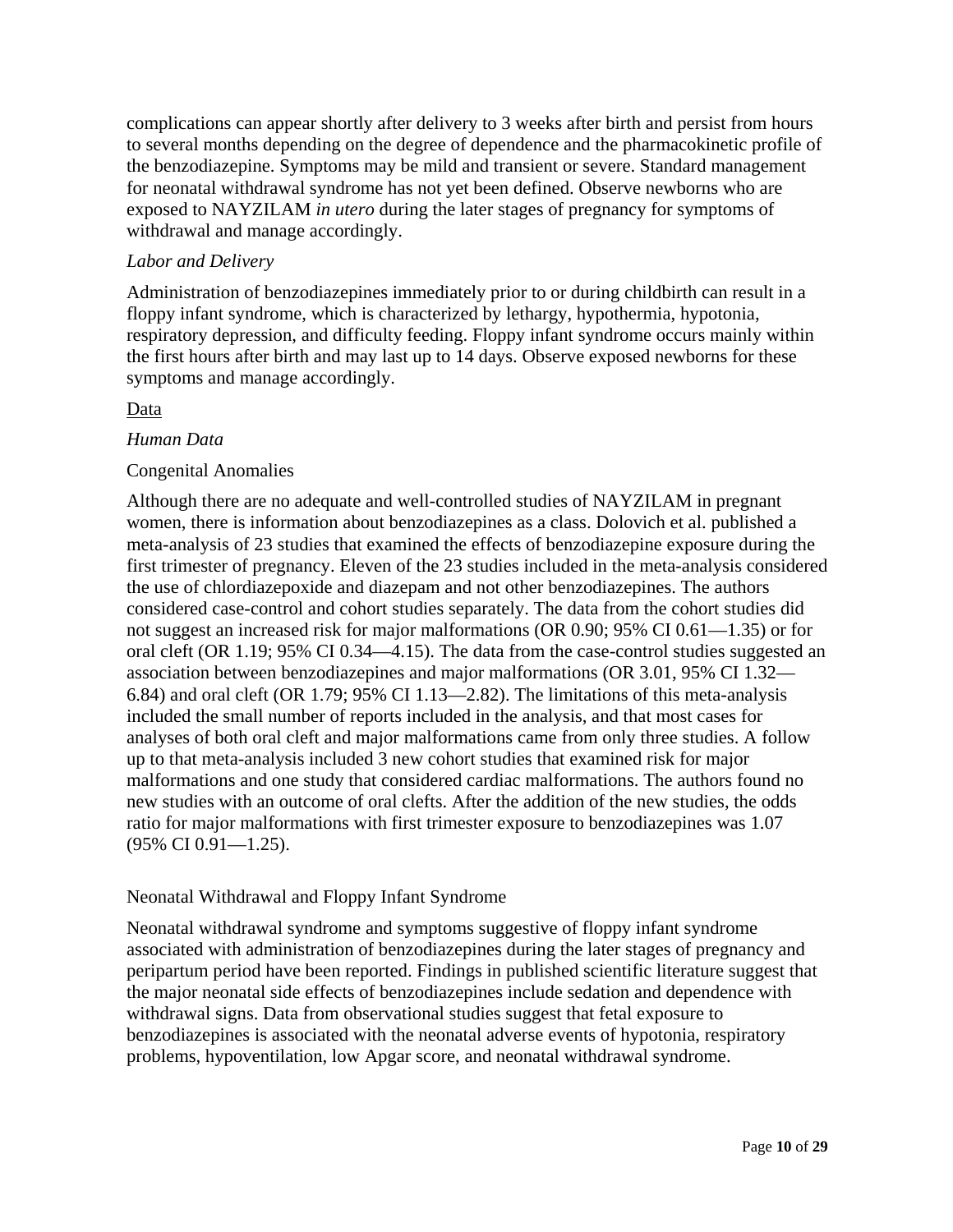## *Animal Data*

When midazolam (0, 0.2, 1, or 4 mg/kg/day) was administered intravenously to pregnant rats during the period of organogenesis, no adverse effects on embryofetal development were observed. The highest dose tested, which was associated with minimal evidence of maternal toxicity, is approximately 4 times the maximum recommended human dose (MRHD) of 10 mg based on body surface area  $(mg/m<sup>2</sup>)$ .

When midazolam  $(0, 0.2, 0.6,$  and  $2 \text{ mg/kg/day})$  was administered intravenously to rabbits during the period of organogenesis, no adverse effects on embryofetal development were reported. The high dose, which was not associated with evidence of maternal toxicity, is approximately 4 times the MRHD on a mg/m<sup>2</sup> basis.

When midazolam  $(0, 0.2, 1, \text{ or } 4 \text{ mg/kg/day})$  was administered intravenously to female rats during late gestation and throughout lactation, no clear adverse effects were noted in the offspring. The high dose, which was not associated with evidence of maternal toxicity, is approximately 4 times the MRHD on a mg/m<sup>2</sup> basis.

In published animal studies, administration of benzodiazepines, including midazolam, or other drugs that enhance GABAergic neurotransmission to neonatal rats has been reported to result in widespread apoptotic neurodegeneration in the developing brain at plasma concentrations relevant for seizure control in humans. The window of vulnerability to these changes in rats (postnatal days 0-14) includes a period of brain development corresponding to that taking place during the third trimester of pregnancy in humans.

## **8.2 Lactation**

## Risk Summary

Midazolam is excreted in human milk. Studies assessing the effects of midazolam in the breastfed infant or on milk production/excretion have not been performed. Postmarketing experience suggests that breastfed infants of mothers taking benzodiazepines, such as NAYZILAM, may have effects of lethargy, somnolence, and poor sucking.

The developmental and health benefits of breastfeeding should be considered along with the mother's clinical need for NAYZILAM and any potential adverse effects on the breastfed infant from midazolam or from the underlying maternal condition.

## **8.4 Pediatric Use**

Safety and effectiveness of NAYZILAM have been evaluated in the age group 12 to 17 years. Use of NAYZILAM in this age group is supported by evidence from an adequate and well-controlled study of NAYZILAM in adults and adolescents with seizure clusters *[see Clinical Studies (14)]* and pharmacokinetic and safety data from adult and pediatric patients *[see Clinical Pharmacology (12.3)]*.

Safety and effectiveness in pediatric patients below the age of 12 years have not been established.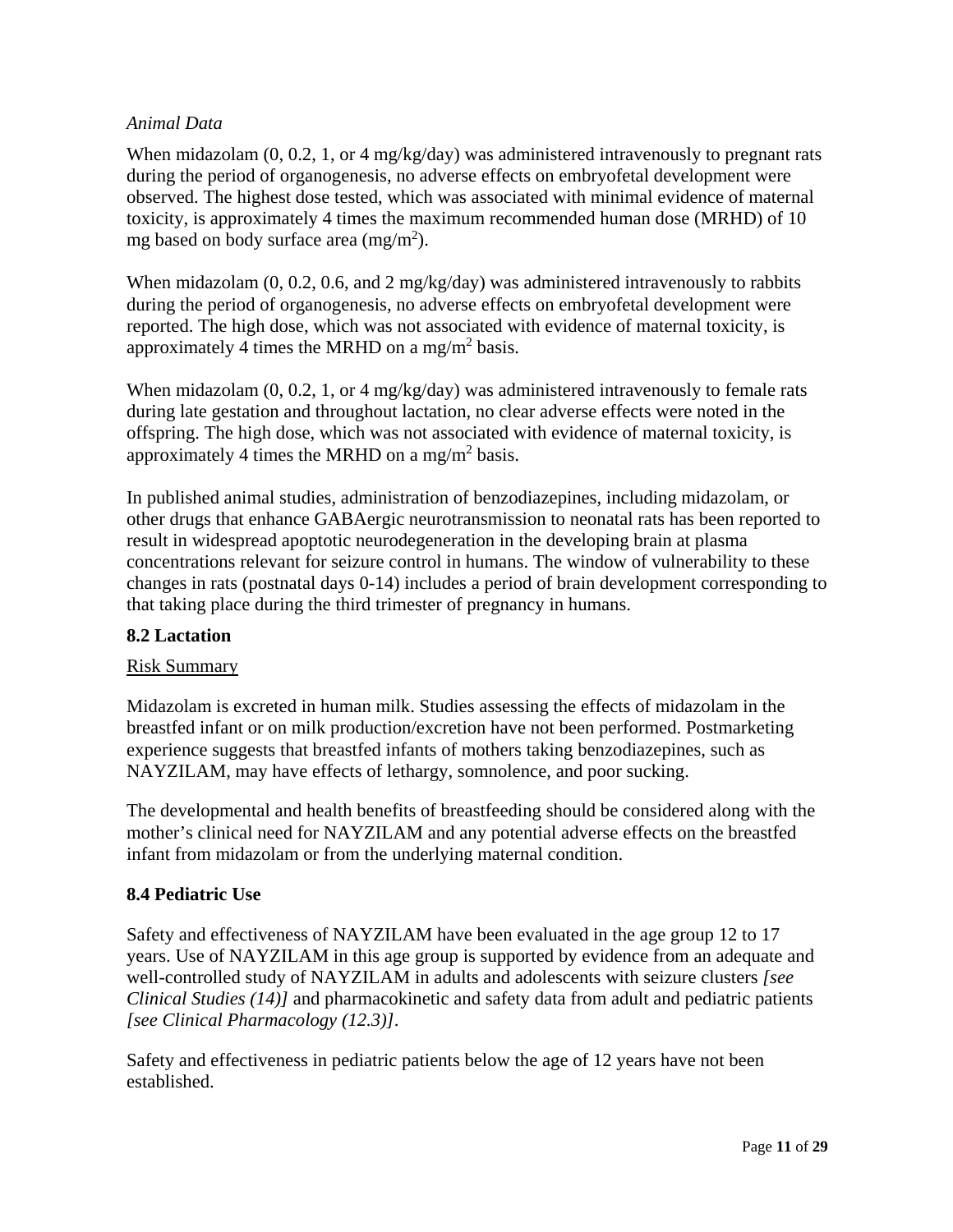## **8.5 Geriatric Use**

Safety and efficacy studies of NAYZILAM did not include sufficient numbers of subjects aged 65 and over to determine whether they respond differently from younger subjects. Geriatric patients have longer elimination half-lives for midazolam and its metabolites, which may result in prolonged drug exposure. Geriatric patients may have altered drug distribution; diminished hepatic and/or renal function; and subjects over 70 years of age may be particularly sensitive *[see Clinical Pharmacology (12.3)].* Administration of intramuscular (IM) midazolam to elderly patients has been associated with rare reports of death under circumstances compatible with cardiorespiratory depression *[see Warnings and Precautions (5.2)].* In most of these cases, the patients also received other CNS depressants capable of depressing respiration, especially narcotics *[see Warnings and Precautions (5.1, 5.3)].* Close monitoring of geriatric patients is recommended.

## **8.6 Renal Impairment**

Based on a population pharmacokinetic analysis of patients administered NAYZILAM, midazolam and 1-OH midazolam pharmacokinetics are expected to be similar in subjects with mild renal impairment when compared to normal subjects. Safety and efficacy studies of NAYZILAM did not include patients with severe renal impairment and there were not enough subjects with moderate renal impairment in clinical studies for population pharmacokinetic analysis. Patients with moderate and severe renal impairment may have slower elimination of midazolam and its metabolites, which may result in prolonged drug exposure *[see Clinical Pharmacology (12.3)].*

## **8.7 Congestive Heart Failure**

Patients with congestive heart failure eliminate midazolam more slowly, which may result in prolonged drug exposure *[see Clinical Pharmacology (12.3)]*.

## **9 DRUG ABUSE AND DEPENDENCE**

## **9.1 Controlled Substance**

NAYZILAM contains the benzodiazepine midazolam, a Schedule IV controlled substance under the Controlled Substances Act.

## **9.2 Abuse**

Benzodiazepines, such as midazolam, may be subject to abuse. Abuse is the intentional nontherapeutic use of a drug, even once, to achieve a desired psychological or physiological effect. Available data concerning the drug abuse and dependence potential of midazolam suggest that its abuse potential is at least equivalent to that of diazepam.

The pharmacological profile of NAYZILAM is similar to that of other benzodiazepines listed in Schedule IV of the Controlled Substance Act, particularly in its potentiation of GABAergic transmission through its action on GABAA receptors, which leads to sedation and somnolence.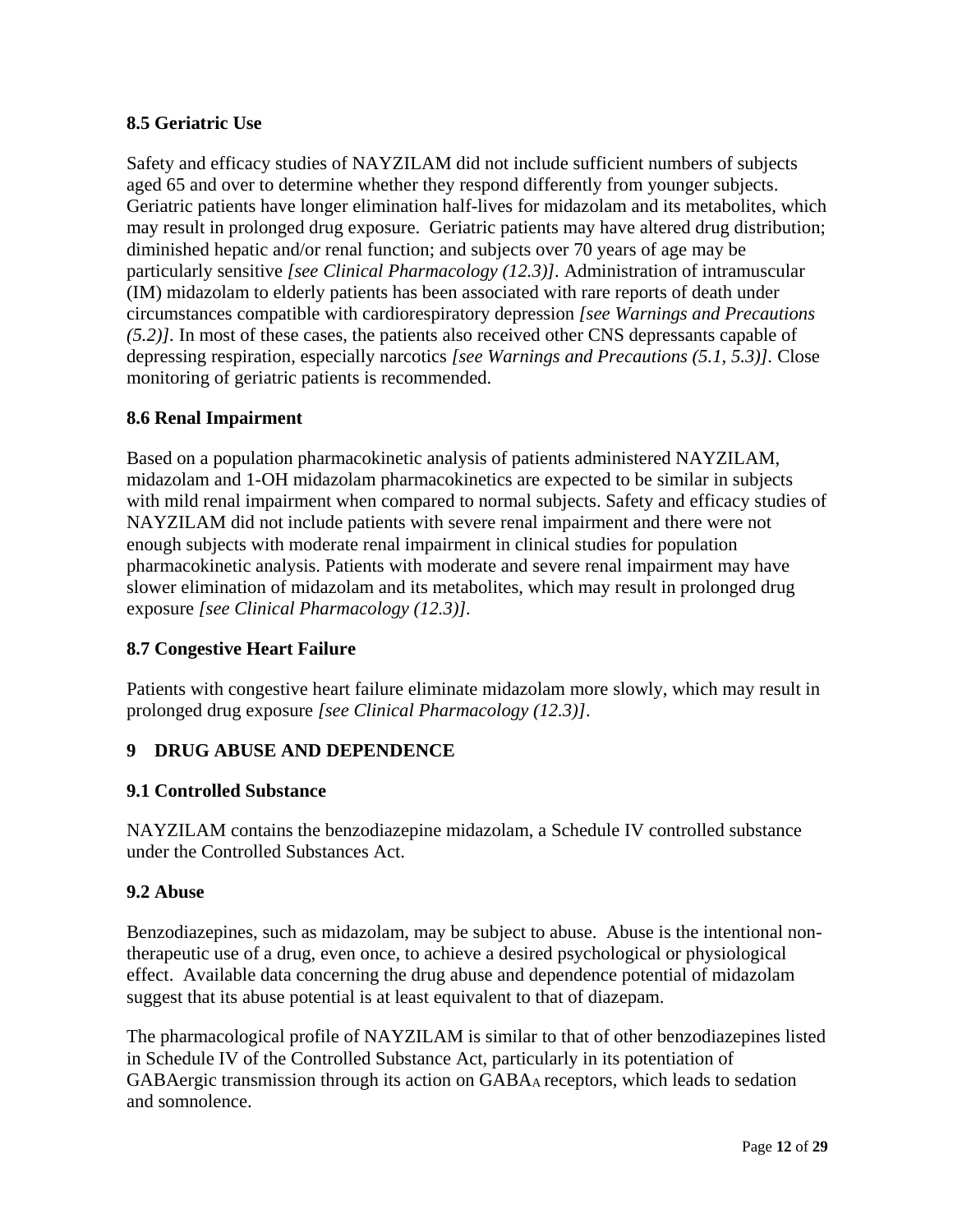Midazolam was actively self-administered in primate models used to assess the positive reinforcing effects of psychoactive drugs. Midazolam produced physical dependence of a mild to moderate intensity in cynomolgus monkeys after 5 to 10 weeks of administration.

Assessment of the abuse-related subjective effects comparing NAYZILAM to oral midazolam syrup was conducted in adult subjects with a history of benzodiazepine recreational drug use. No statistically significant or clinically-relevant differences in subjective positive effects (i.e., Drug Liking, Overall Drug Liking, Take Drug Again, and High) were observed between NAYZILAM and oral midazolam syrup. However, subjective positive effects on all these measures were significantly greater for NAYZILAM than for placebo confirming that NAYZILAM has abuse potential. Somnolence occurred at a similar rate in both midazolam groups, but euphoric mood occurred at a greater rate in NAYZILAM (4 to 16%) compared to the oral midazolam syrup (4 to 8.5%).

## **9.3 Dependence**

Physical dependence is a state of adaptation that is manifested by a specific withdrawal syndrome that can be produced by abrupt cessation, rapid dose reduction, decreasing blood levels of the drug, and/or administration of an antagonist.

Benzodiazepines can cause physical dependence. Physical dependence results in withdrawal symptoms in patients who abruptly discontinue the drug. Withdrawal symptoms (i.e., convulsions, hallucinations, tremors, abdominal and muscle cramps, vomiting, and sweating), similar in characteristics to those noted with barbiturates and alcohol, have occurred following abrupt discontinuation of midazolam following chronic administration.

## **9.4 Chronic Use**

NAYZILAM is not recommended for chronic, daily use as an anticonvulsant because of the potential for development of tolerance to midazolam. In clinical trials, patients were treated with NAYZILAM no more frequently than every 3 days.

Chronic daily use of benzodiazepines may increase the frequency and/or severity of tonicclonic seizures, requiring an increase in the dosage of standard anticonvulsant medication. In such cases, abrupt withdrawal of chronic benzodiazepines may also be associated with a temporary increase in the frequency and/or severity of seizures.

## **10 OVERDOSAGE**

## Symptoms

The manifestations of midazolam overdosage reported are similar to those observed with other benzodiazepines, including sedation, somnolence, confusion, impaired coordination, diminished reflexes, coma, and untoward effects on vital signs.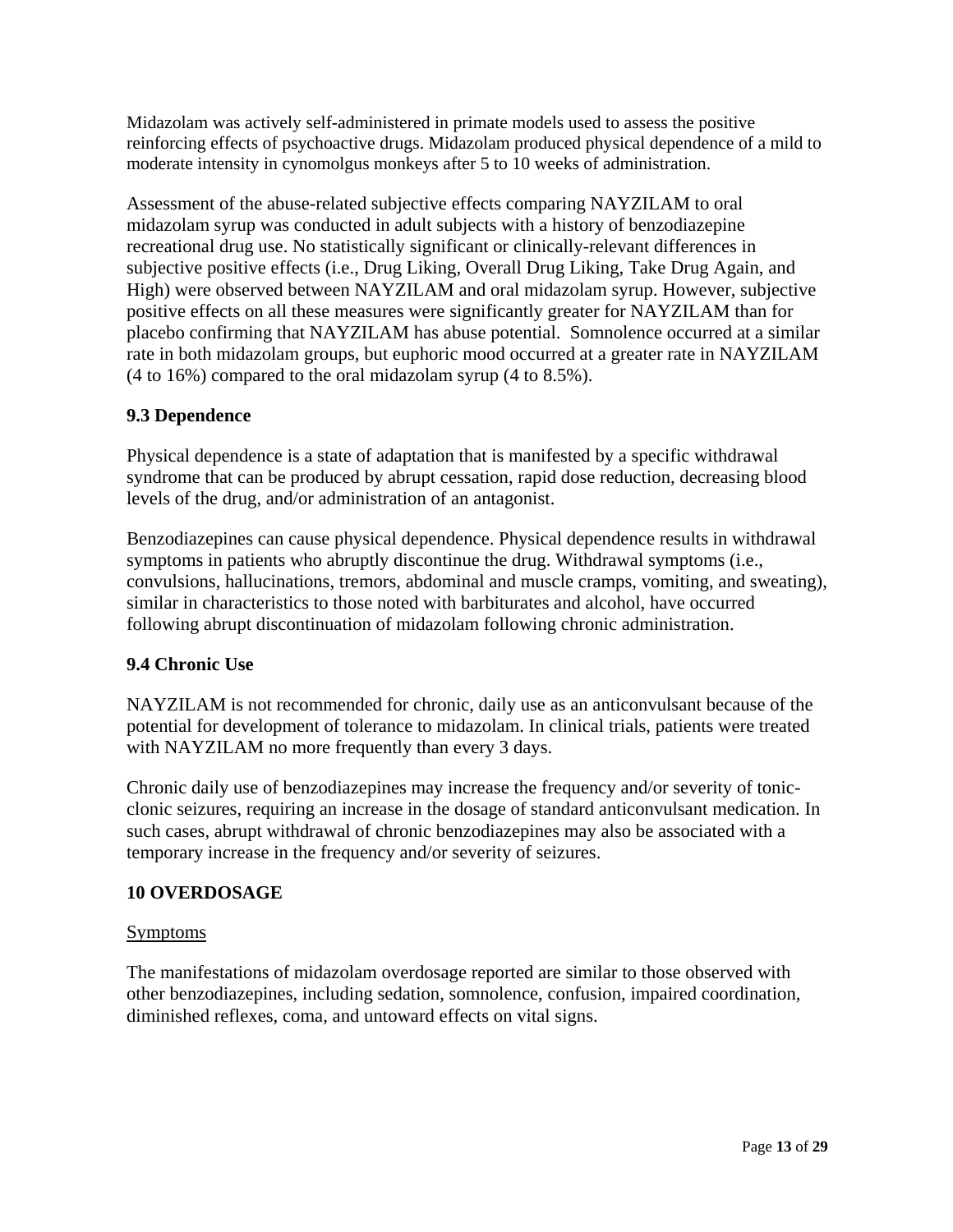## Treatment

Treatment of midazolam overdosage is the same as that followed for overdosage with other benzodiazepines. Respiration, pulse rate, and blood pressure should be monitored and general supportive measures should be employed. Attention should be given to the maintenance of a patent airway and support of ventilation, including administration of oxygen. An intravenous infusion should be started. Should hypotension develop, treatment may include intravenous fluid therapy, repositioning, judicious use of vasopressors appropriate to the clinical situation, if indicated, and other appropriate countermeasures. There is no information as to whether peritoneal dialysis, forced diuresis, or hemodialysis are of any value in the treatment of midazolam overdosage.

Flumazenil, a specific benzodiazepine-receptor antagonist, is indicated for the complete or partial reversal of the sedative effects of benzodiazepines and may be used in situations when an overdose with NAYZILAM is known or suspected. There are anecdotal reports of adverse hemodynamic responses associated with midazolam following administration of flumazenil to pediatric patients. Prior to the administration of flumazenil, necessary measures should be instituted to secure the airway, assure adequate ventilation, and establish adequate intravenous access. The reversal of benzodiazepine effects may be associated with the onset of seizures in certain high-risk patients. The prescriber should be aware of a risk of seizure in association with flumazenil treatment, particularly in long-term benzodiazepine users. The administration of flumazenil in cases of benzodiazepine overdose can lead to withdrawal and adverse reactions, including increased seizures. Its use in patients with epilepsy is typically not recommended.

## **11 DESCRIPTION**

NAYZILAM contains midazolam, a compound of the benzodiazepine class. Midazolam is chemically designated as 8-Chloro-6-(ο-fluorophenyl)-1-methyl-4H-imidazo[1,5 a][1,4]benzodiazepine, and it has the following structure:

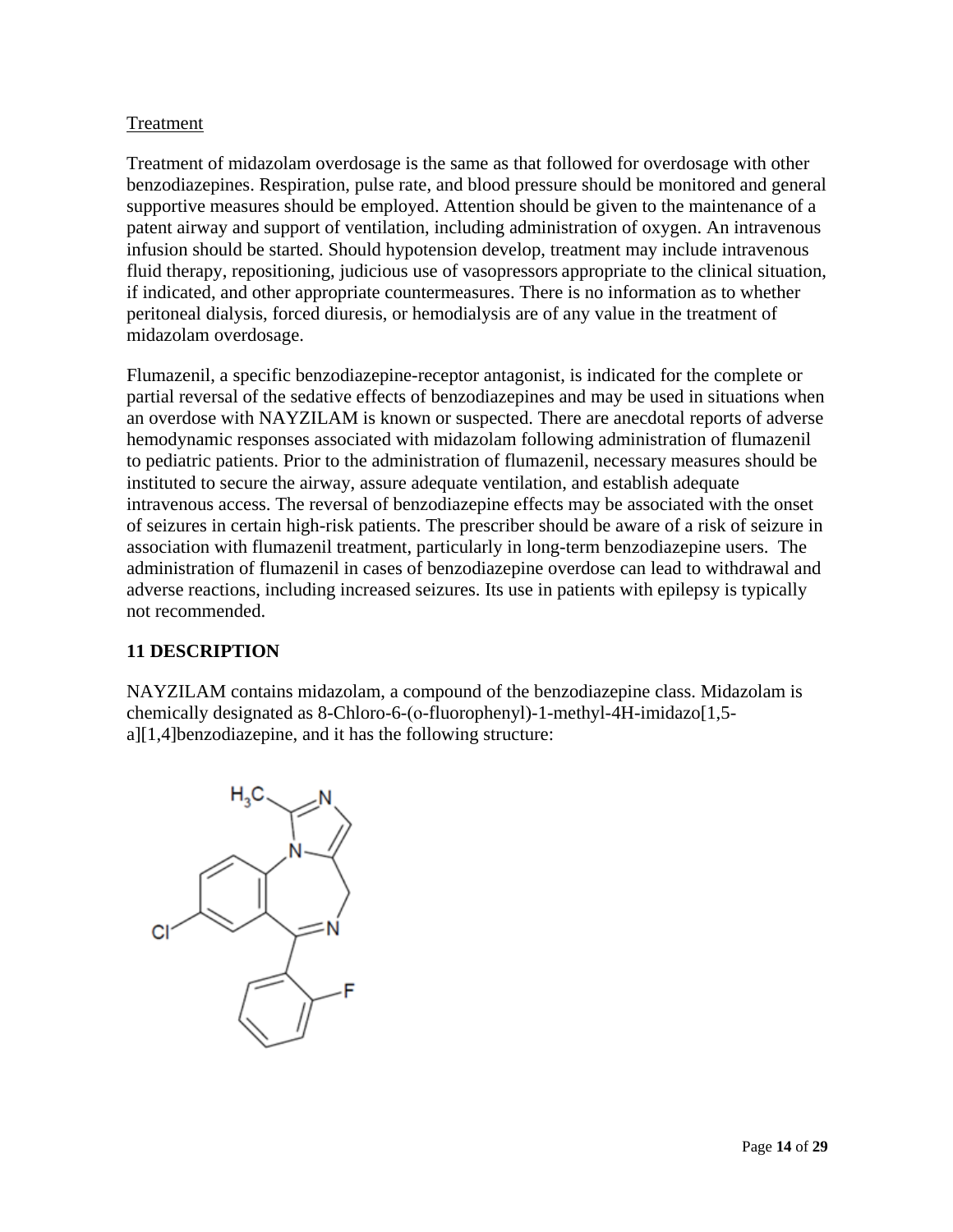The empirical formula is  $C_{18}H_{13}CIFN_3$  representing a molecular weight of 325.8. Midazolam, USP is a white or yellowish, crystalline powder that is practically insoluble in water, soluble in methanol, and freely soluble in acetone and in alcohol.

NAYZILAM nasal spray is a clear, colorless to yellowish colored liquid. Each single-dose NAYZILAM unit is for nasal administration and delivers 5 mg of midazolam in 0.1 mL of solution containing ethanol; PEG-6 methyl ether; polyethylene glycol 400; propylene glycol; and purified water.

The pH range of solution is approximately 5.0 to 9.0.

# **12 CLINICAL PHARMACOLOGY**

## **12.1 Mechanism of Action**

The exact mechanism of action for midazolam is not fully understood, but it is thought to involve potentiation of GABAergic neurotransmission resulting from binding at the benzodiazepine site of the GABAA receptor.

## **12.2 Pharmacodynamics**

The pharmacodynamic properties of midazolam and its metabolites, are similar to those of other benzodiazepines, including sedative, anxiolytic, amnestic, and hypnotic activities. The effects of midazolam on the CNS are dependent on the dose administered, the route of administration, and the presence or absence of other medications.

Treatment with NAYZILAM was associated with effects on measures of sedation and measures of psychomotor performance *[see Warnings and Precautions (5.3)].* Sedation and psychomotor impairment effects generally began to occur within 10 minutes post dose with peak effects observed within 30 minutes to 2 hours post dose. The pharmacodynamic effects generally returned to near baseline levels by 4 hours post-dose.

## **12.3 Pharmacokinetics**

## Pharmacokinetics

Based on a population pharmacokinetic analysis, plasma exposures ( $C_{\text{max}}$  and AUC) of midazolam in epilepsy patients increase approximately proportional to dose from 5.0 mg to 15 mg, 0.5 and 1.5 times the recommended maximum total dose (5 mg Initial Dose + 5 mg Second Dose), respectively.

## Absorption

Following nasal administration of a single 5 mg midazolam dose to healthy adults, midazolam was absorbed with median  $T_{\text{max}}$  (range) of 17.3 (7.8 to 28.2) minutes; midazolam mean (±SD) C<sub>max</sub> and AUC<sub>0-∞</sub> were 54.7 (±30.4) ng/mL and 126.2 (±59) ng⋅hr/mL, respectively. The mean absolute bioavailability is approximately 44%.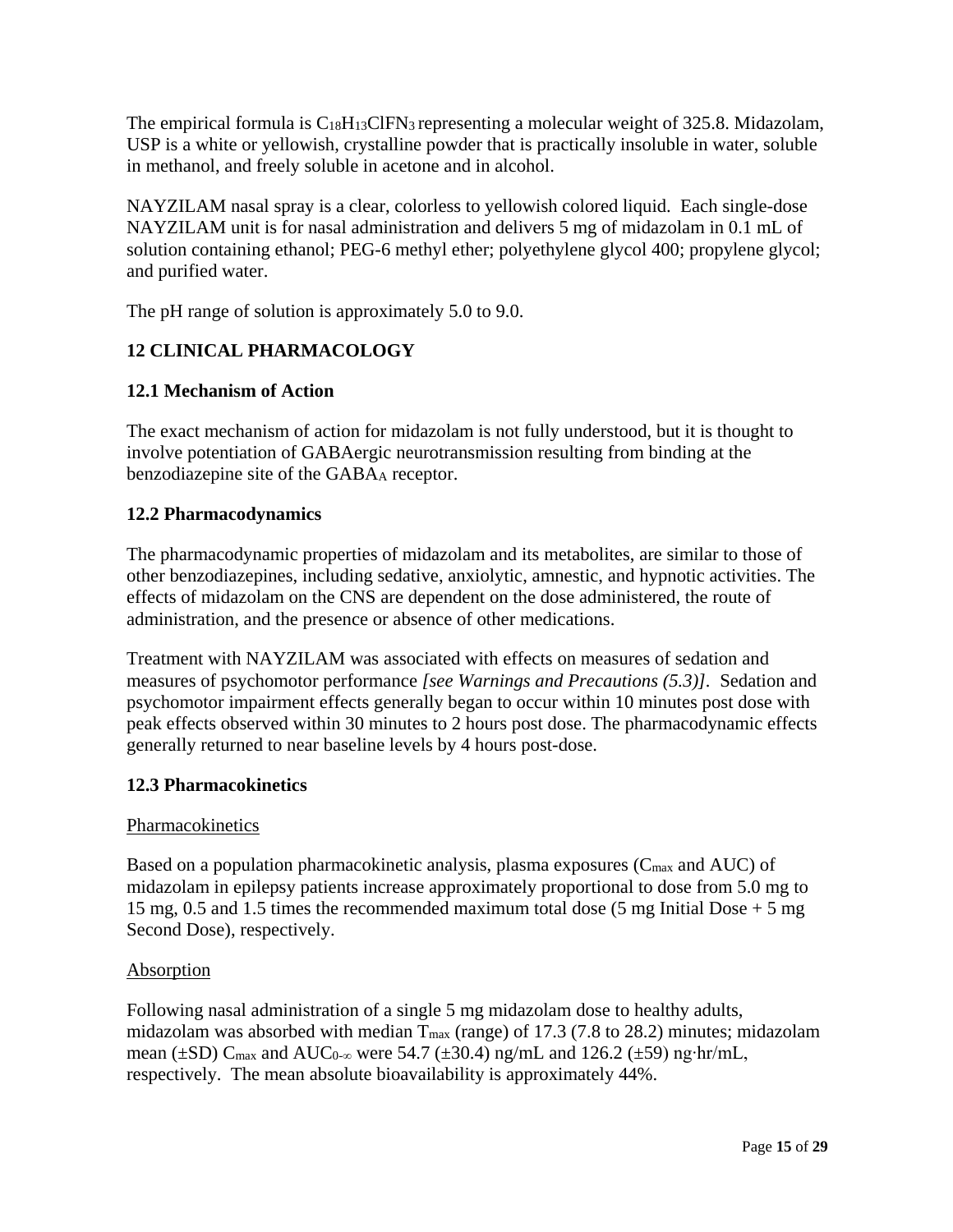## Distribution

In adults and pediatric patients, midazolam is approximately 97% bound to plasma protein, principally albumin. In healthy volunteers, 1-hydroxy midazolam is bound to the extent of 89%.

The estimated total volume of distribution of midazolam is 226.5 L.

In humans, midazolam has been shown to cross the placenta and enter into fetal circulation and has been detected in human milk and CSF *[see Use in Specific Populations (8.1, 8.2)]*.

#### Elimination

Following administration of NAYZILAM in clinical trials, median midazolam and 1 hydroxy-midazolam elimination half-lives ranged from 2.1 to 6.2 hours and 2.7 to 7.2 hours, respectively, independent of dose.

#### *Metabolism*

Midazolam is primarily metabolized by liver and intestinal cytochrome P450 3A4 (CYP3A4) to its pharmacologic active metabolite, 1-hydroxy midazolam (also termed α-hydroxymidazolam). Midazolam is also metabolized to two other minor metabolites: 4-hydroxy metabolite and 1,4-dihydroxy metabolite. The principal urinary excretion products are glucuronide conjugates of the hydroxylated derivatives.

Studies of the intravenous administration of 1-hydroxy-midazolam in humans suggest that 1 hydroxy-midazolam is at least as potent as the parent compound and may contribute to the net pharmacologic activity of midazolam.

## *Excretion*

The principal urinary excretion product is 1-OH midazolam in the form of a glucuronide conjugate. Smaller amounts of the glucuronide conjugates of 4-hydroxy- and dihydroxymidazolam are detected as well.

## Specific Populations

## *Geriatric Patients*

In a parallel group study of 2.5 mg and 5 mg doses of NAYZILAM, mean systemic exposure (AUC) and peak plasma concentrations  $(C_{\text{max}})$  of midazolam were 21 to 45% higher in geriatric subjects (> 65 years old) as compared to non-geriatric subjects. The terminal halflife was increased by approximately 2 hours in the geriatric subjects because of a decrease in clearance *[see Use in Specific Populations (8.5)].*

## *Obesity*

In a study comparing normal  $(n=20)$  and obese patients  $(n=20)$ , the mean half-life of midazolam administered by parental route was greater in the obese group (5.9 versus 2.3 hours). This was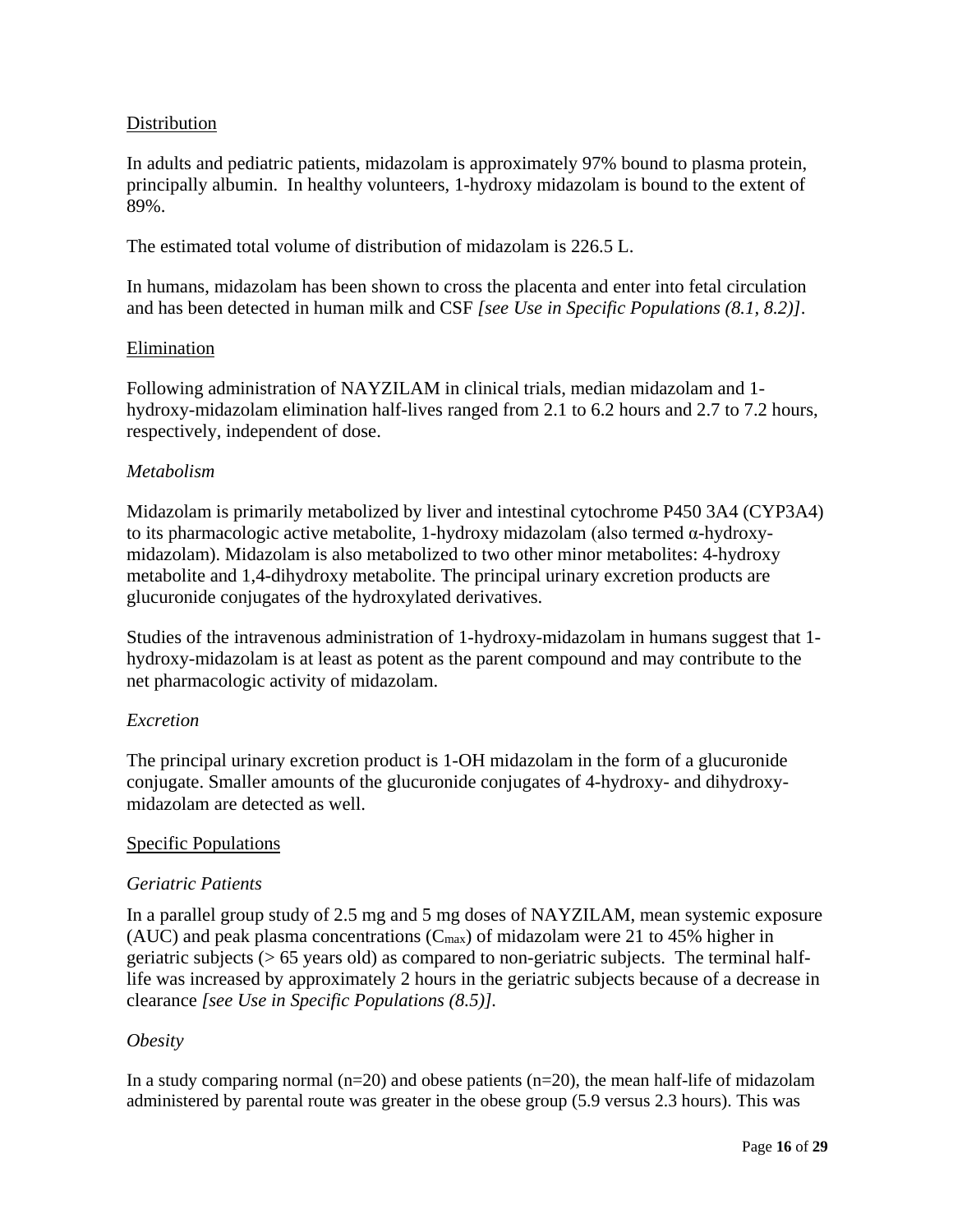because of an increase of approximately 50% in the volume of distribution (Vd) corrected for total body weight. The clearance was not significantly different between groups.

## *Patients with Renal Impairment*

Patients with renal impairment may have longer elimination half-lives for midazolam and its metabolites *[see Use in Specific Populations (8.6)]*.

Midazolam and 1-hydroxy-midazolam pharmacokinetics in 6 ICU patients who developed acute renal failure (ARF) were compared with a normal renal function control group. Midazolam was administered as an infusion (5 to 15 mg/hr). Midazolam clearance was reduced (1.9 vs 2.8 mL/min/kg) and the half-life was prolonged (7.6 vs 13 hours) in the ARF patients. The renal clearance of the 1-hydroxy-midazolam glucuronide was prolonged in the ARF group (4 vs 136 mL/min) and the half-life was prolonged (12 vs >25 hours). Plasma levels accumulated in all ARF patients to about ten times that of the parent drug. The relationship between accumulating metabolite levels and prolonged sedation is unclear.

In a study of chronic renal failure patients  $(n=15)$  receiving a single intravenous dose of midazolam, there was a 2-fold increase in the clearance and volume of distribution, but the half-life remained unchanged.

## *Patients with Hepatic Impairment*

Midazolam pharmacokinetics were studied after an intravenous single dose (0.075 mg/kg) was administered to patients with biopsy proven alcoholic cirrhosis (n=7) and control patients (n=8). The mean half-life of midazolam increased 2.5-fold in the patients with cirrhosis. Clearance was reduced by 50% and the Vd increased by 20%. In another study in male patients with cirrhosis (n=21) without ascites and with normal kidney function as determined by creatinine clearance, no changes in the pharmacokinetics of midazolam or 1-hydroxymidazolam were observed when compared to healthy individuals. The clinical significance of these findings is unknown.

## *Patients with Congestive Heart Failure*

In patients suffering from congestive heart failure, a 2-fold increase in the elimination halflife, a 25% decrease in the plasma clearance, and a 40% increase in the volume of distribution of midazolam were observed.

## Drug Interaction Studies

Since NAYZILAM is metabolized by CYP3A4, interactions with drugs that inhibit or induce CYP3A4 are likely.

## *Inhibitors of CYP3A4 Isozymes*

Coadministration of CYP3A4 inhibitors with NAYZILAM has not been studied. However, the effects of inhibitors on midazolam exposure following NAYZILAM administration are expected to be similar to those following IV midazolam administration. Concomitant use of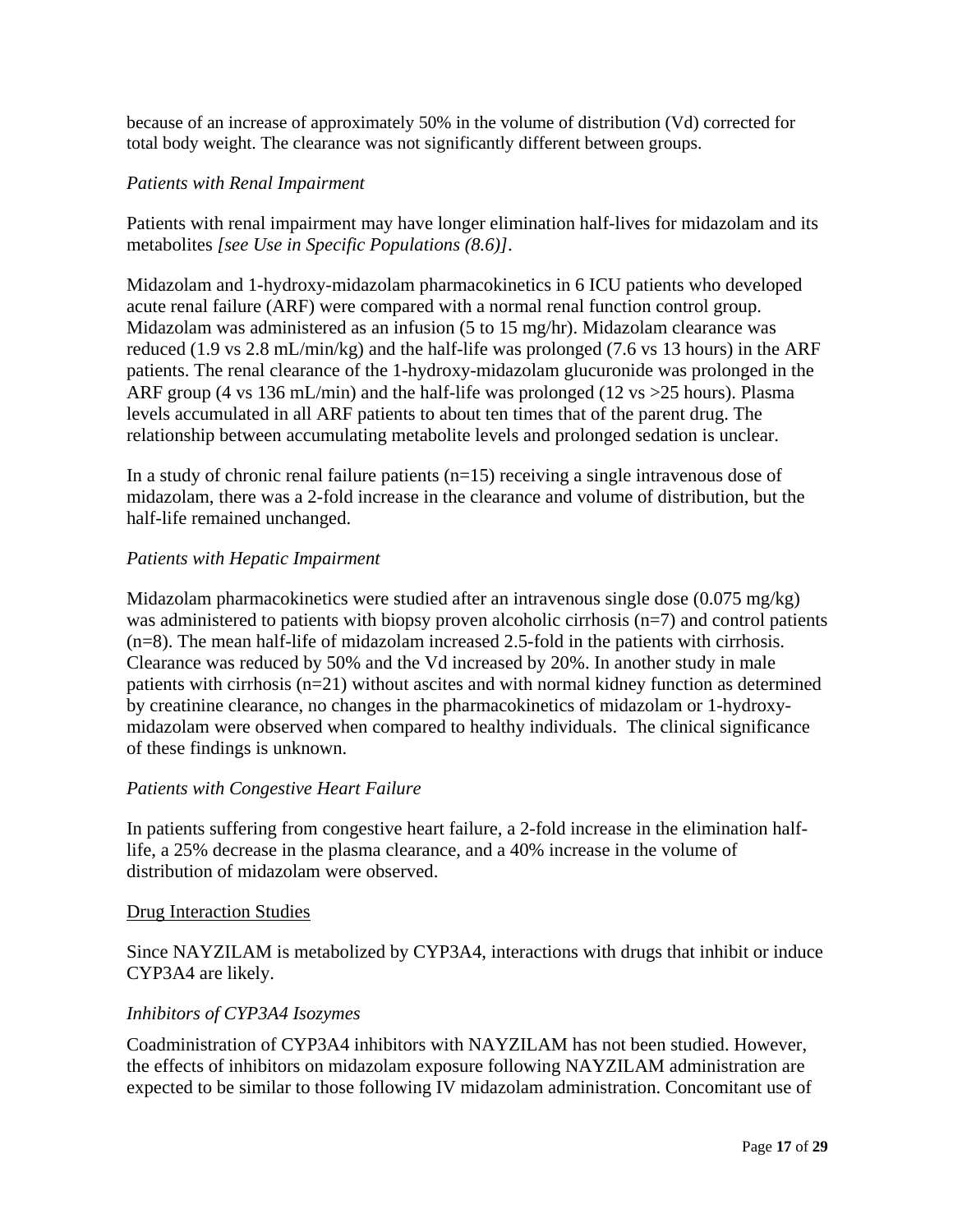CYP3A4 inhibitors may result in prolonged sedation because of a decrease in plasma clearance of midazolam *[Warnings and Precautions (5.3) and Drug Interactions (7.1)]*.

- The effect of single oral doses of 800 mg cimetidine and 300 mg ranitidine on steady-state concentrations of oral midazolam was examined in a randomized crossover study  $(n=8)$ . Cimetidine increased the mean midazolam steady-state concentration from 57 to 71 ng/mL. Ranitidine increased the mean steady-state concentration to 62 ng/mL. No change in choice reaction time or sedation index was detected after dosing with the H2 receptor antagonists.
- In a placebo-controlled study, erythromycin administered as a 500 mg dose, three times a day, for 1 week (n=6), reduced the clearance of midazolam following a single 0.5 mg/kg IV dose. The half-life was approximately doubled.
- The effects of diltiazem (60 mg three times a day) and verapamil (80 mg three times a day) on the pharmacokinetics and pharmacodynamics of midazolam were investigated in a three-way crossover study (n=9). The half-life of midazolam increased from 5 to 7 hours when midazolam was taken in conjunction with verapamil or diltiazem. No interaction was observed in healthy subjects between midazolam and nifedipine.
- In a placebo-controlled study, where saquinavir or placebo was administered orally as a 1200 mg dose three times a day for 5 days  $(n=12)$ , a 56% reduction in the clearance of midazolam following a single 0.05 mg/kg IV dose was observed. The half-life was approximately doubled.

## *Inducers of CYP3A4 Isozymes*

Exposures (e.g., combined  $C_{\text{max}}$  or AUC of midazolam and the 1-OH-midazolam active metabolite) are decreased 16 to 26% when NAYZILAM is co-administered with antiepileptic drugs that are strong CYP3A4 inducers (e.g., phenytoin, phenobarbital, primidone, carbamazepine). Exposures (e.g., combined Cmax or AUC of midazolam and the 1-OHmidazolam active metabolite) are decreased 8 to 15% when NAYZILAM is co-administered with anti-epileptic drugs that are weak to moderate CYP3A4 inducers (e.g., clobazam, eslicarbazepine, felbamate, oxcarbazepine, rufinamide, topiramate). These changes in exposures are not expected to be clinically significant.

## **13 NONCLINICAL TOXICOLOGY**

## **13.1 Carcinogenesis, Mutagenesis, Impairment of Fertility**

## **Carcinogenesis**

Midazolam maleate was administered in the diet to mice and rats for 2 years at doses of 0, 1, 9, or 80 mg/kg/day. In female mice in the highest dose group there was a marked increase in the incidence of hepatic tumors. In high-dose male rats there was a small but statistically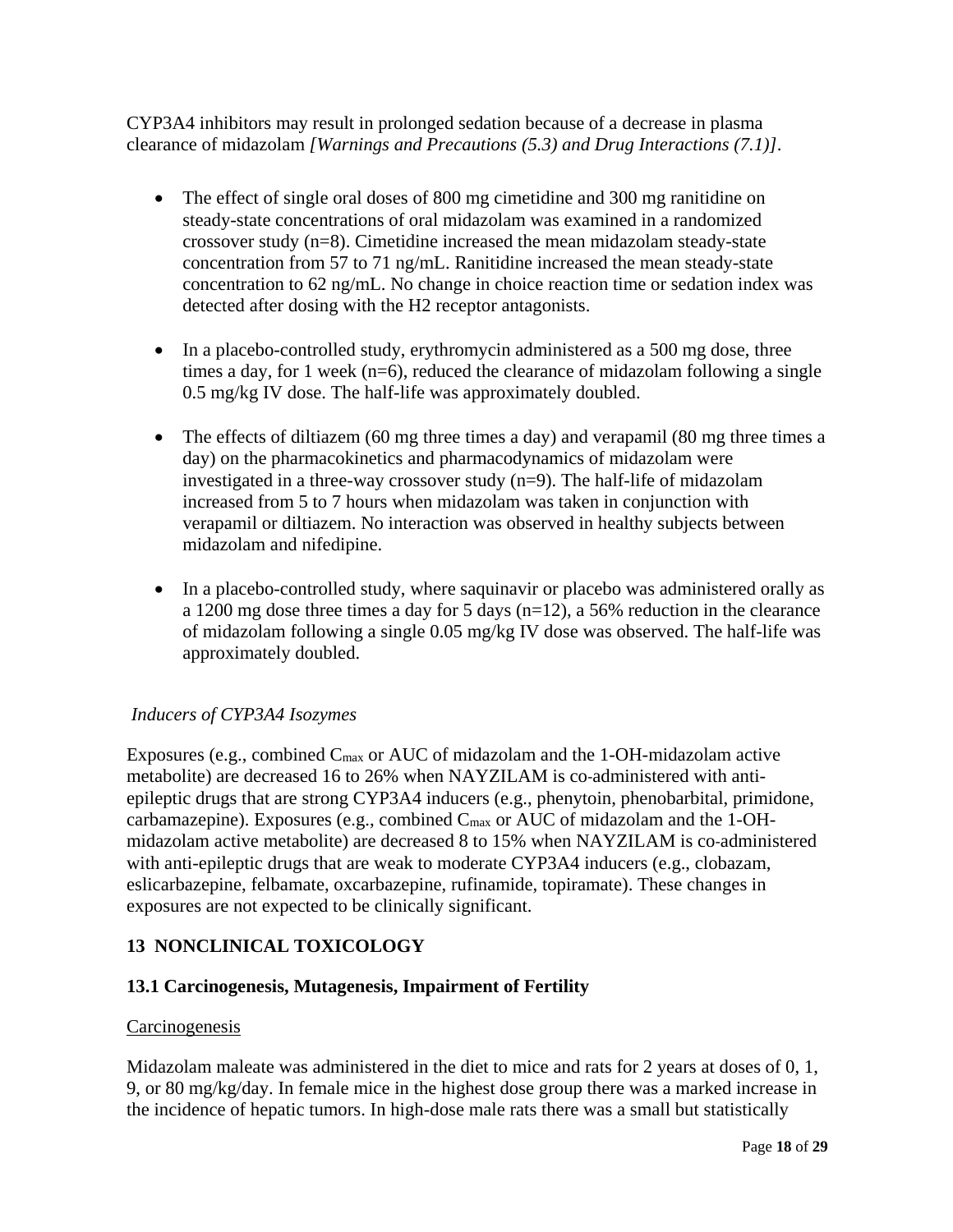significant increase in benign thyroid follicular cell tumors. The highest dose not associated with increased tumor incidences in mice and rats (9 mg/kg/day) is approximately 4 and 9 times, respectively, the recommended human dose (RHD) of 10 mg based on body surface area  $(mg/m<sup>2</sup>)$ . The pathogenesis of induction of these tumors is not known. These tumors were found after chronic administration, whereas human use will ordinarily be of single or several doses.

## Mutagenesis

Midazolam was negative for genotoxicity in *in vitro* (Ames, mammalian cell clastogenicity) and *in vivo* (mouse bone marrow micronucleus) assays.

## Impairment of Fertility

When midazolam  $(0, 1, 4, \text{or } 16 \text{ mg/kg})$  was orally administered to male and female rats prior to and during mating and continuing in females throughout gestation and lactation, no adverse effects on male or female fertility were noted.

## **14 CLINICAL STUDIES**

The effectiveness of NAYZILAM for the acute treatment of intermittent, stereotypic episodes of frequent seizure activity (i.e., seizure clusters, acute repetitive seizures) that are distinct from a patient's usual seizure pattern in patients with epilepsy 12 years of age and older was established in a randomized, double-blind, placebo-controlled trial (Study 1; NCT 01390220).

Study 1 enrolled patients with epilepsy on a stable regimen of antiepileptic drugs who were identified by their physicians as having intermittent, stereotypic episodes of frequent seizure activity that were distinct from the patient's usual seizure pattern.

Study 1 was conducted in two phases: an open-label Test Dose Phase followed by a randomized, double-blind, placebo-controlled, Comparative Phase. In the Test Dose Phase, tolerability was assessed in 292 patients who, in the absence of a seizure, received two 5 mg doses of NAYZILAM (10 mg total dosage) separated by 10 minutes. Patients were excluded from participation in the Comparative Phase if they failed to meet pre-defined blood pressure, heart rate, sedation, electrocardiogram, and peripheral oxygen saturation criteria.

In the Comparative Phase, 201 patients treated a single seizure cluster episode in an outpatient setting with either a blinded dose of NAYZILAM 5 mg (134 patients) or placebo (67 patients). If the seizure activity persisted or recurred, patients in both groups had the option to receive a subsequent unblinded dose of NAYZILAM 5 mg to be used between 10 minutes and 6 hours after administration of the initial blinded dose of study drug.

The primary efficacy endpoint for Study 1 was treatment success, defined as the termination of seizures within 10 minutes after the initial blinded dose of study drug and the absence of a recurrence of seizures within 6 hours of the initial blinded dose of study drug. A statistically significantly higher percentage of NAYZILAM-treated patients met the primary efficacy endpoint, as shown in Table 4.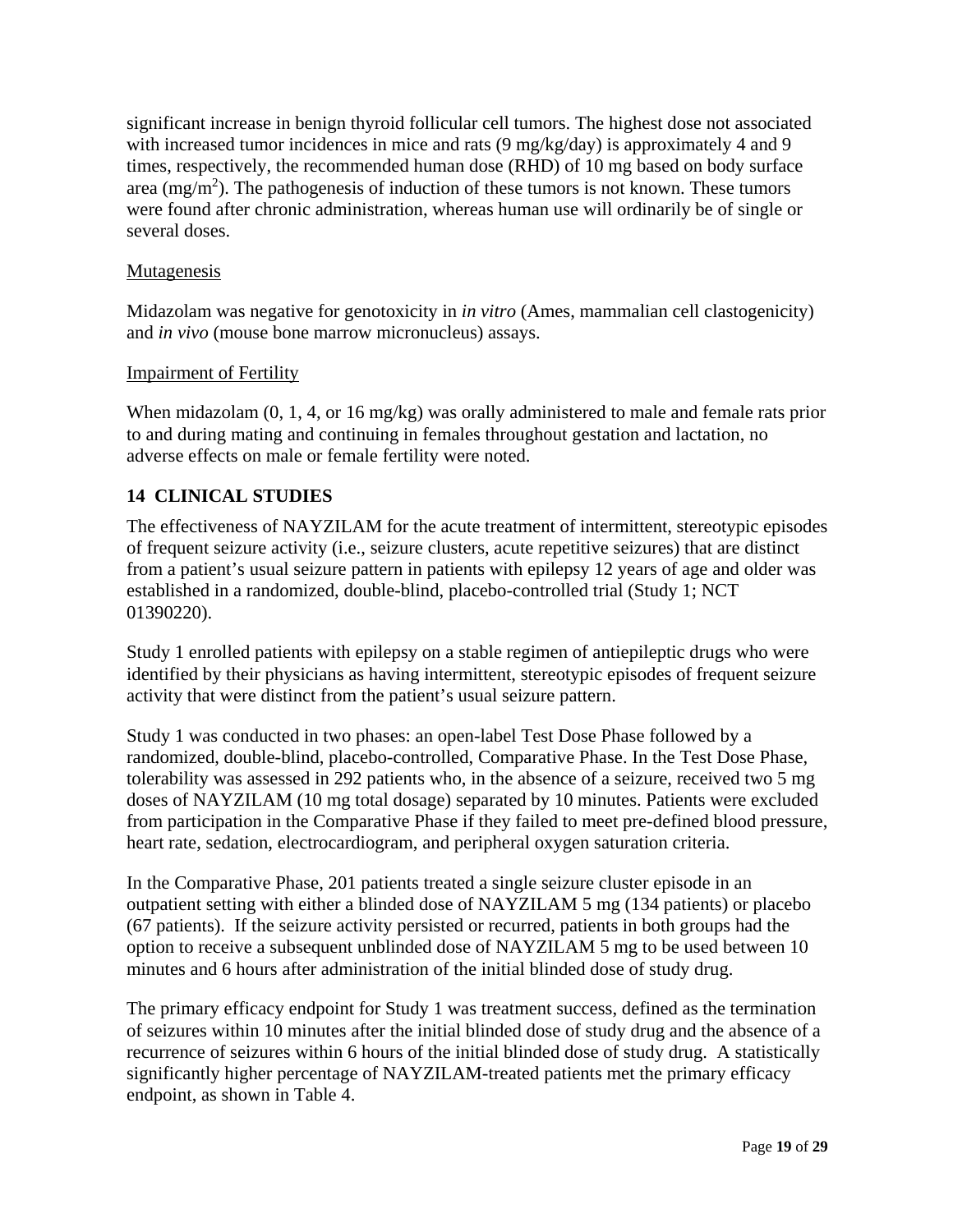|                       | <b>NAYZILAM</b><br>$(N=134)$ | <b>Placebo</b><br>$(N=67)$ |
|-----------------------|------------------------------|----------------------------|
| Treatment success (%) | 53.7                         | 34.3                       |
| 95% CI                | (45.3, 62.2)                 | (23.0, 45.7)               |
| p-value               | 0.011                        |                            |

**Table 4: Primary Endpoint Results: Treatment Success (Study 1)** 

Numerical differences in favor of NAYZILAM were observed on each of the components of the treatment success responder definition; termination of seizure(s) within 10 minutes after initial dose of study drug (80.6 versus 70.1%) and the absence of seizure recurrence between 10 minutes and 6 hours after the initial dose of study drug (58.2 versus 37.3%).

Study 1 also evaluated the occurrence and time to next seizure after the initial blinded dose of study drug. A smaller proportion of NAYZILAM-treated patients experienced the next seizure within 24 hours after the initial blinded dose of study drug (37.3% versus 46.3%). NAYZILAM-treated patients experienced a statistically longer time-to-next-seizure than the placebo group (Figure 1).





Analysis by gender revealed no substantial differences in treatment response. Informative subgroup analyses by age and race were not possible because of the small percentage of patients less than 18 years of age or 65 years of age or greater, and of non-White patients in the study.

# **16 HOW SUPPLIED / STORAGE AND HANDLING**

# **16.1 How Supplied**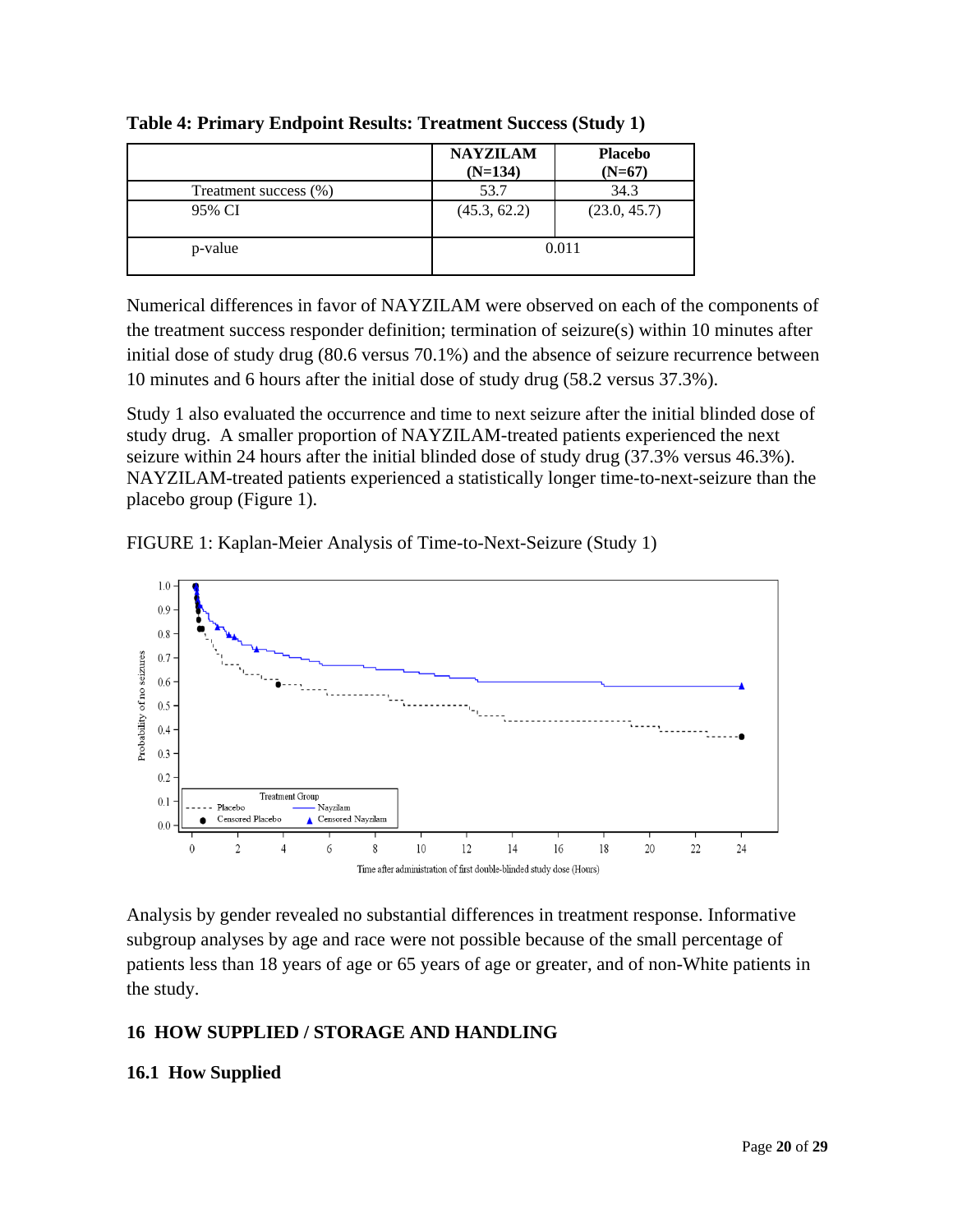NAYZILAM is supplied as a solution of midazolam. Each single-dose nasal spray unit delivers 5 mg of midazolam in 0.1 mL of solution.

NAYZILAM is supplied in boxes of 2 nasal spray units (NDC 50474-500-15), each contained within an individual blister pack.

## **16.2 Storage and Handling**

Do not open the blister packaging until ready to use. Do not test or prime before use.

Do not use if the nasal spray unit appears damaged.

Store at controlled room temperature  $20^{\circ}$ C to  $25^{\circ}$ C (68°F to 77°F). Excursions permitted to 15°C to 30°C (59°F to 86°F).

## **17 PATIENT COUNSELING INFORMATION**

Advise patients and caregivers to read the FDA-approved patient labeling (Medication Guide and Instructions for Use).

## Risks from Concomitant Use with Opioids

Inform patients and caregivers that potentially fatal additive effects may occur if NAYZILAM is used with opioids and not to use NAYZILAM concomitantly with opioids unless supervised by a healthcare provider. If a decision is made to prescribe NAYZILAM concomitantly with opioids, instruct caregivers to follow patients closely for signs and symptoms of respiratory depression and sedation *[see Warnings and Precautions (5.1)]*.

## Risks of Cardiorespiratory Adverse Reactions

Warn patients and caregivers about the risks of respiratory depression, cardiac and respiratory arrest *[see Warnings and Precautions (5.2)]*.

Advise caregivers on the signs and symptoms of respiratory depression to look for, how long to observe patients after administering NAYZILAM, the circumstances under which a second dose should not be given, and the circumstances under which emergency medical care should be summoned *[see Dosage and Administration (2.1)].*

## CNS Depression from Concomitant Use with Other CNS Depressants

Warn patients and caregivers that the use of NAYZILAM in combination with alcohol or other CNS depressant drugs may increase the risk of hypoventilation, airway obstruction, desaturation, or apnea and may contribute to profound and/or prolonged drug effect *[see Warnings and Precautions (5.3)]*.

Caution patients against engaging in hazardous occupations requiring mental alertness, such as operating machinery, driving a motor vehicle or riding a bicycle until they have completely returned to their level of baseline functioning.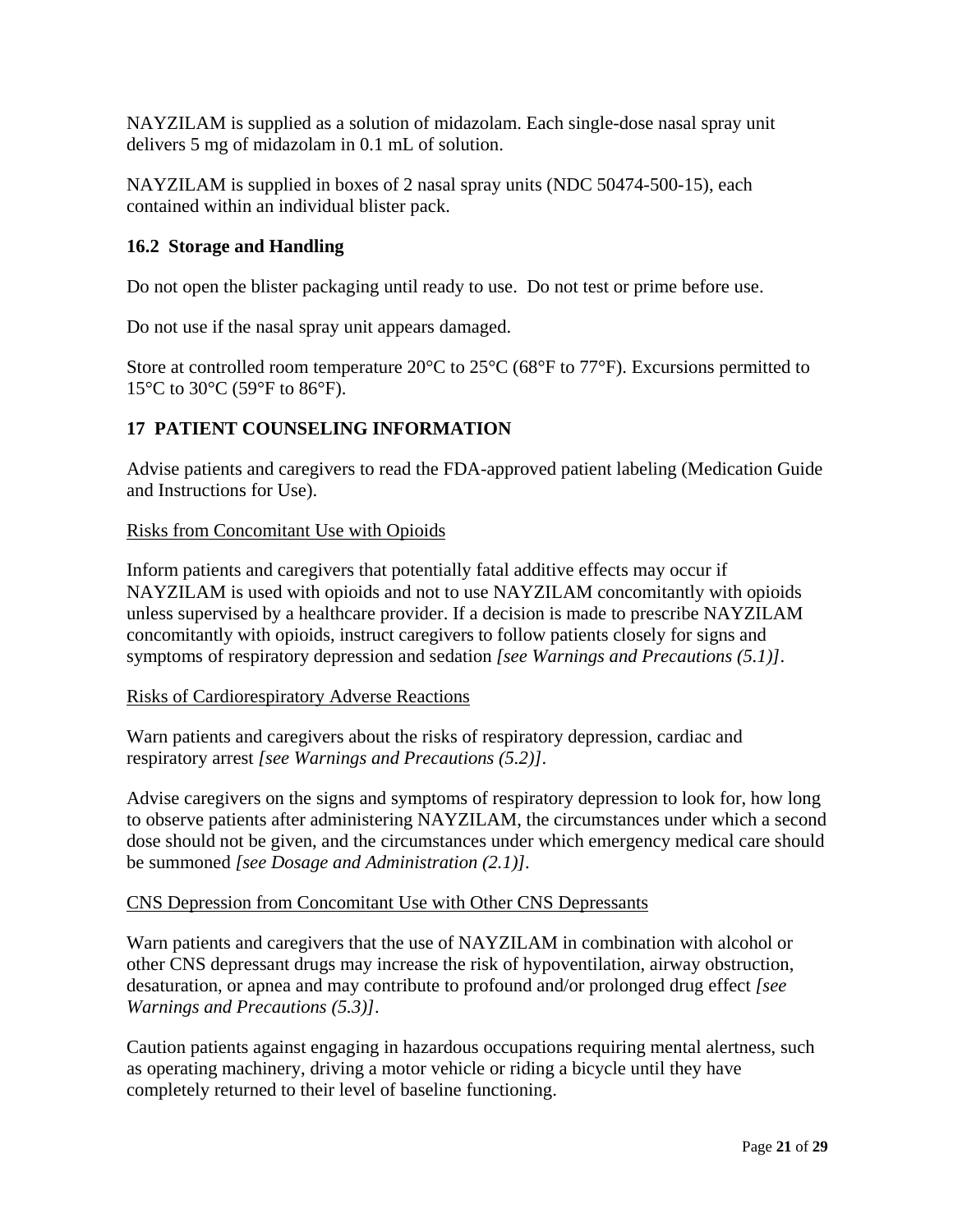## Suicidal Behavior and Ideation

Counsel patients, their caregivers, and families that AEDs, including NAYZILAM, may increase the risk of suicidal thoughts and behavior and that they should be alert for the emergence or worsening of the signs and symptoms of depression, any unusual changes in mood or behavior or the emergence of suicidal thoughts, behavior or thoughts about selfharm. Behaviors of concern should be reported immediately to healthcare providers *[see Warnings and Precautions (5.4)]*.

## Impaired Cognitive Function

Warn patients that midazolam, including NAYZILAM, is associated with a high incidence of partial or complete impairment of recall for the next several hours. Counsel patients on when they can engage in activities requiring complete mental alertness, operate hazardous machinery, or drive a motor vehicle after taking NAYZILAM *[see Warnings and Precautions (5.5)].*

## Pregnancy

Instruct patients to inform their physician if they are pregnant or are planning to become pregnant. Several studies have suggested an increased risk of congenital malformations associated with the use of benzodiazepine drugs. Animal studies have demonstrated an effect on early brain development and long-term cognitive effects with exposure to anesthetic and sedation drugs in the third trimester of gestation. Encourage patients to enroll in the North American Antiepileptic Drug (NAAED) Pregnancy Registry if they become pregnant. The registry is collecting information about the safety of antiepileptic drugs during pregnancy *[see Use in Specific Populations (8.1)]*.

## Lactation

Instruct patients to inform their physicians if they are nursing *[see Use in Specific Populations (8.2)]*.

## Important Treatment Instructions

Instruct patients and caregivers on what is and is not an intermittent and stereotypic episode of increased seizure activity (i.e., seizure cluster) that is appropriate for treatment, and the timing of administration in relation to the onset of the episode.

Instruct patients and caregivers on what to observe following administration, and what would constitute an outcome requiring immediate medical attention.

Instruct patients and caregivers not to administer a second dose of NAYZILAM if they are concerned by the patient's breathing, the patient requires emergency rescue treatment with assisted breathing or intubation, or there is excessive sedation *[see Dosage and Administration (2.1)]*.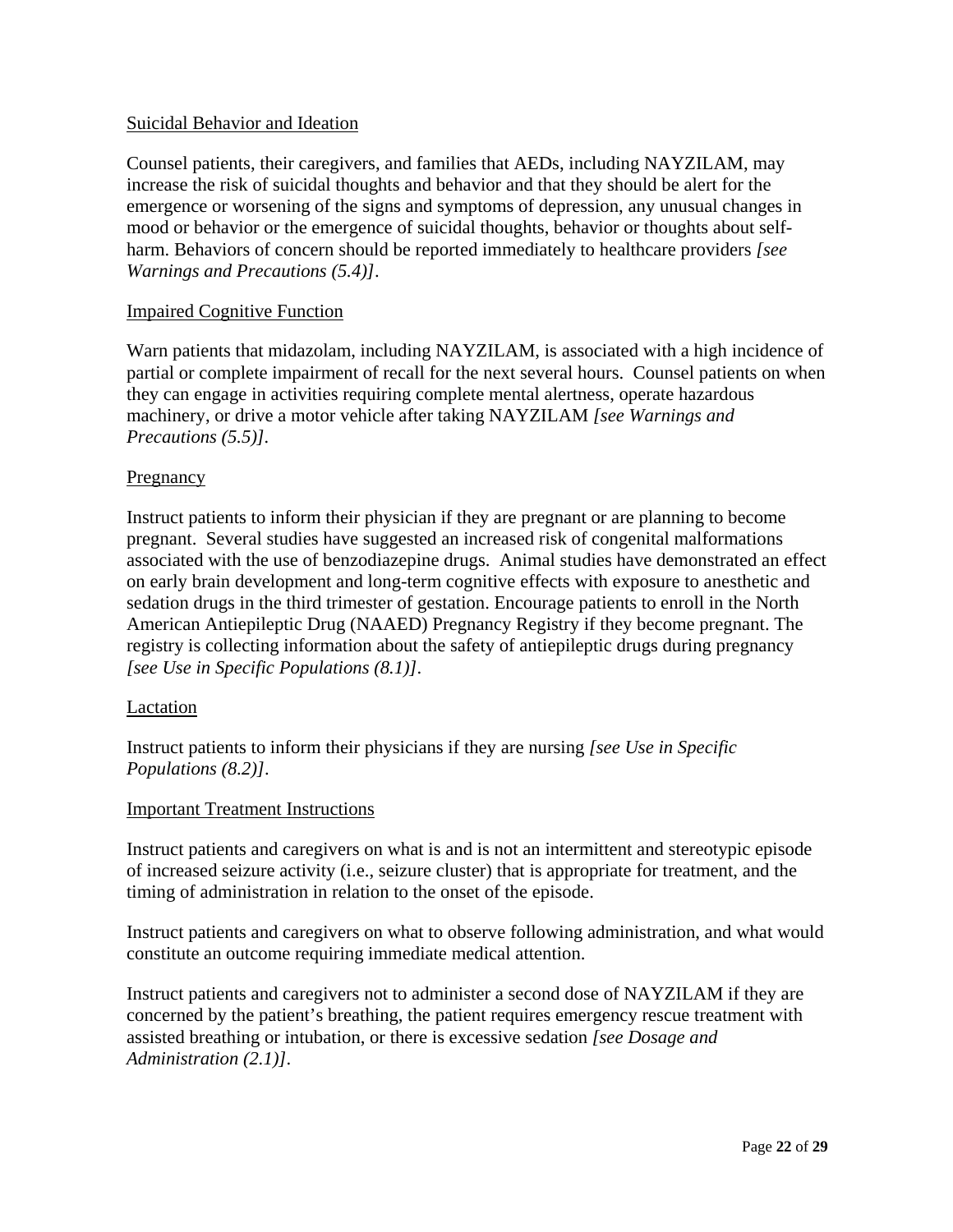Advise patients and caregivers on how frequently they can treat successive seizure cluster episodes over time.

#### Administration Information

Advise patients and caregivers to not open the blister packaging until ready to use. Instruct them to not test or prime before use and to not use if the nasal spray unit appears damaged.

Manufactured for: UCB, Inc., Smyrna, GA 30080



NAYZILAM® is a registered trademark of UCB Biopharma SPRL. ©2019. All rights reserved.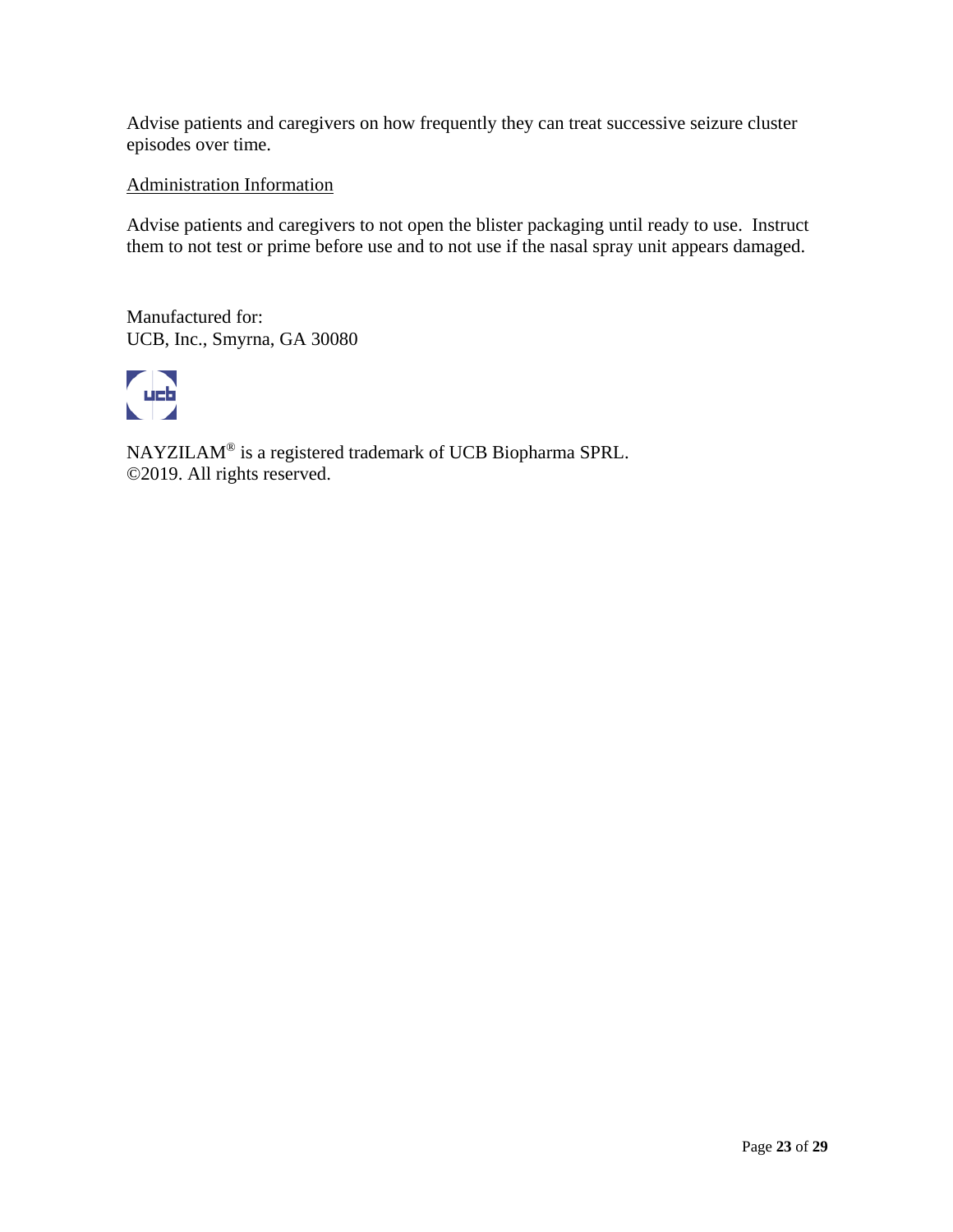#### **MEDICATION GUIDE NAYZILAM® (NAY-zil-am) (midazolam) nasal spray, CIV**

**What is the most important information I should know about NAYZILAM?** 

**NAYZILAM is a benzodiazepine medicine. Taking benzodiazepines with opioid medicines, alcohol, or other central nervous system depressants (including street drugs) can cause severe drowsiness, breathing problems (respiratory depression), coma, and death.**

**NAYZILAM may cause serious breathing problems and excessive sleepiness (sedation). Get emergency medical help right away if any of the following occur:**

- unusually shallow or slowed breathing
- stop breathing, which may lead to your heart stopping
- unusually excessive sleepiness

**Like other antiepileptic drugs, NAYZILAM may cause suicidal thoughts or actions in a very small number of people, about 1 in 500. Call a healthcare provider right away if you have any of these symptoms, especially if they are new, worse, or worry you:**

- thoughts about suicide or dying
- feeling agitated or restless
- acting aggressive, being angry, or violent
- attempts to commit suicide
- panic attacks
- acting on dangerous impulses
- new or worse depression
- **How can I watch for early symptoms of suicidal thoughts or actions?**
- Pay attention to any changes, especially sudden changes in mood, behaviors, thoughts, or feelings.
- Keep all follow-up visits with your healthcare provider as scheduled.

Call your healthcare provider between visits as needed, especially if you are worried about symptoms. Suicidal thoughts or actions can be caused by things other than medicines. If you have suicidal thoughts or actions, your healthcare provider may check for other causes.

#### **What is NAYZILAM?**

- NAYZILAM is a prescription medicine used for the short-term treatment of seizure clusters (also known as "acute repetitive seizures") in patients 12 years of age and older.
- **NAYZILAM is a federal controlled substance (C-IV) because it can be abused or lead to dependence**. Keep NAYZILAM in a safe place to prevent misuse and abuse. Selling or giving away NAYZILAM may harm others and is against the law. Tell your healthcare provider if you have abused or been dependent on alcohol, prescription drugs, or street drugs.
- It is not known if NAYZILAM is safe and effective in children under 12 years of age.

#### **Do not use NAYZILAM if you**:

- are allergic to midazolam.
- have an eye problem called acute narrow-angle glaucoma.

#### **Before you use NAYZILAM, tell your healthcare provider about all your medical conditions, including if you**:

- have a history of depression, mood problems or suicidal thoughts or behavior.
- have asthma, emphysema, bronchitis, chronic obstructive pulmonary disease, or other breathing problems.
- have kidney or liver problems.
- have congestive heart failure.
- have a history of drug or alcohol abuse.
- are pregnant or plan to become pregnant. NAYZILAM may harm your unborn baby.
	- o Babies born to mothers receiving benzodiazepine medicines (including NAYZILAM) late in pregnancy may be at risk of having breathing problems, feeding problems, dangerously low body temperature, and withdrawal symptoms.
	- If you become pregnant while using NAYZILAM, talk to your healthcare provider about registering with the North American Antiepileptic Drug (NAAED) Pregnancy Registry. You can register by
- trouble sleeping (insomnia)
- an extreme increase in activity and talking (mania)
- new or worse anxiety
- new or worse irritability
- other unusual changes in behavior or mood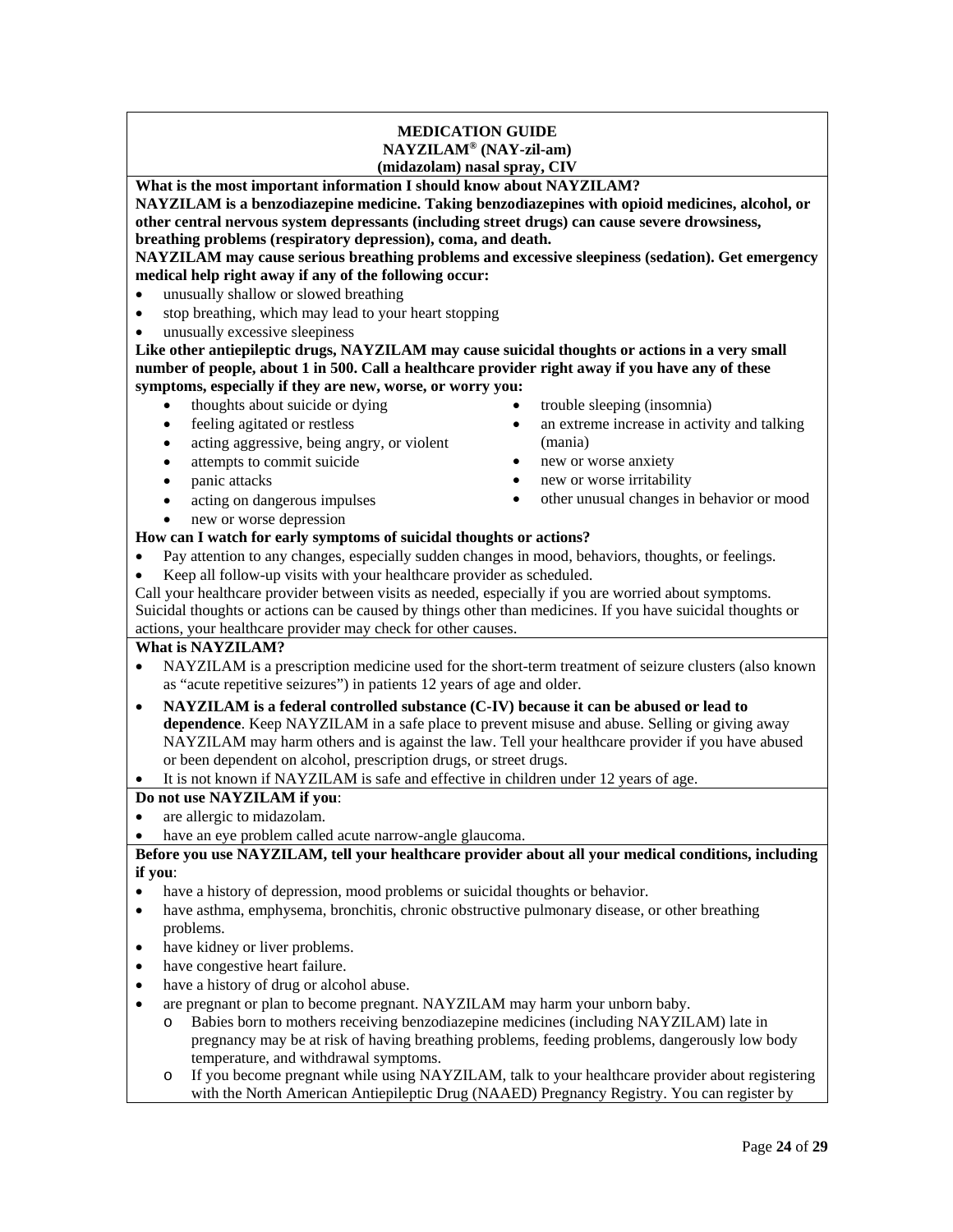calling 1-888-233-2334. For more information about the registry, go to http://www.aedpregnancyregistry.org. The purpose of this registry is to collect information about the safety of antiepileptic drugs during pregnancy.

• are breastfeeding or plan to breastfeed. Midazolam passes into your breast milk and may harm your baby. Talk to your healthcare provider about the best way to feed your baby if you use NAYZILAM.

Tell your healthcare provider about all the medicines you take, including prescription and over-the-counter medicines, vitamins and herbal supplements. Taking NAYZILAM with certain other medicines can affect each other, causing side effects. Know the medicines you take. Keep a list of them and show it to your healthcare provider and pharmacist each time you get a new medicine. Ask your healthcare provider or pharmacist for a list of these medicines if you are not sure.

#### **How should I use NAYZILAM?**

- Use NAYZILAM in the nose only.
- **Use NAYZILAM exactly as your healthcare provider tells you to use it** and follow the Instructions for Use that comes with this Medication Guide.
- Your healthcare provider has prescribed NAYZILAM to treat a type of seizure called a "seizure cluster".
- If the seizure cluster is continuing **10 minutes** after the first dose of NAYZILAM, a second dose of NAYZILAM **may be used if you have been told to do so by your healthcare provider**.
- If a second dose of NAYZILAM is used, give the second dose in the other nostril.
- **Do not** give more than 2 doses of NAYZILAM to treat a seizure cluster.
- **If the seizures do not stop** after NAYZILAM is used, get emergency medical help right away.
- **Do not** use NAYZILAM for more than one seizure cluster episode every 3 days. **Do not** use NAYZILAM for more than five seizure cluster episodes per month.
- If benzodiazepines are stopped after a person takes them daily, they can cause withdrawal symptoms. Stopping benzodiazepines suddenly can cause seizures that will not stop (status epilepticus), hearing or seeing things that are not there (hallucinations), shaking, nervousness, and stomach and muscle cramps. NAYZILAM is not intended to be taken daily.
- If you use too much NAYZILAM, call your healthcare provider or go to the nearest emergency room right away.

#### **What should I avoid while using NAYZILAM?**

- **Do not** drive, operate machinery, or do other activities that require mental alertness until you know how NAYZILAM affects you.
- **Do not** drink alcohol or take opioid medicines or other medicines that make you sleepy or dizzy while taking NAYZILAM until you talk to your healthcare provider. When taken with alcohol or medicines that can cause sleepiness or dizziness, NAYZILAM may make your sleepiness or dizziness worse.

#### **What are the possible side effects of NAYZILAM?**

#### **NAYZILAM may cause serious side effects, including:**

- See "**What is the most important information I should know about NAYZILAM?**" for information on serious side effects of:
	- interaction with other central nervous system depressants
	- serious breathing problems and excessive sleepiness
	- suicidal thoughts or actions
- **Impaired mental alertness including memory problems**. See "**What should I avoid while using NAYZILAM?**"
- **Increase in eye pressure in people with acute narrow-angle glaucoma**. See "**Do not take NAYZILAM if you:**"

#### **The most common side effects of NAYZILAM include**:

- sleepiness
	- headache
- nasal discomfort
- throat irritation

runny nose

These are not all the possible side effects of NAYZILAM. Call your doctor for medical advice about side effects.

You may report side effects to FDA at 1-800-FDA-1088.

#### **How should I store NAYZILAM?**

Store NAYZILAM at room temperature between 68°F to 77°F (20°C to 25°C).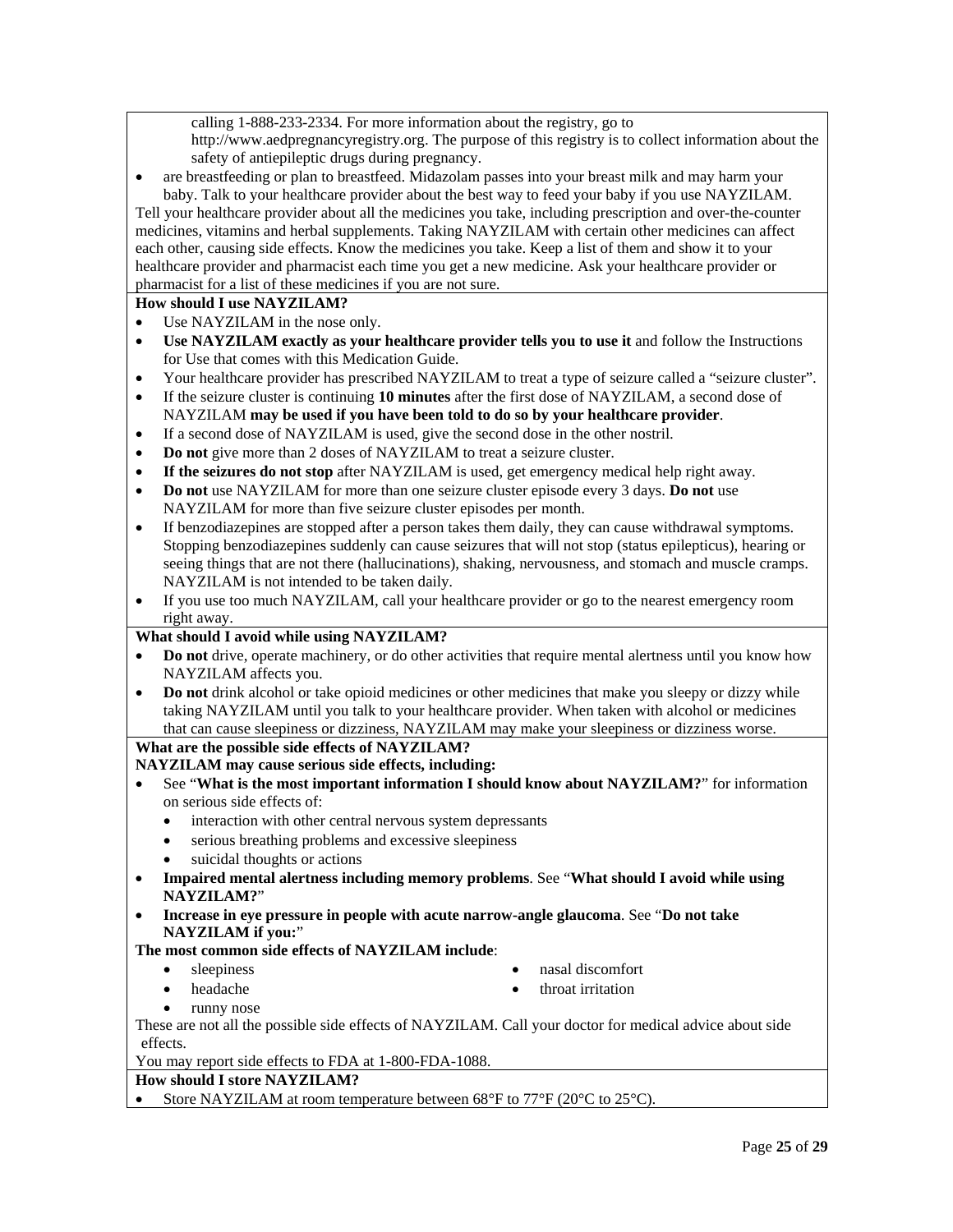Keep NAYZILAM in the blister package until ready to use.

#### **Keep NAYZILAM and all medicines out of the reach of children.**

#### **General information about the safe and effective use of NAYZILAM.**

Medicines are sometimes prescribed for purposes other than those listed in a Medication Guide. Do not use NAYZILAM for a condition for which it was not prescribed. Do not give NAYZILAM to other people, even if they have the same symptoms that you have. It may harm them. You can ask your healthcare provider or pharmacist for information about NAYZILAM that is written for health professionals.

**What are the ingredients in NAYZILAM?**

**Active ingredient**: midazolam

**Inactive ingredients**: ethanol, PEG-6 methyl ether, polyethylene glycol 400, propylene glycol and purified water

Manufactured for UCB, Inc., Smyrna, GA 30080.

NAYZILAM® is a registered trademark of UCB Biopharma SPRL.

©2019. All rights reserved.

For more information, go to www.nayzilam.com or call 1-844-599-2273. This Medication Guide has been approved by the U.S. Food and Drug Administration Issued: 5/2019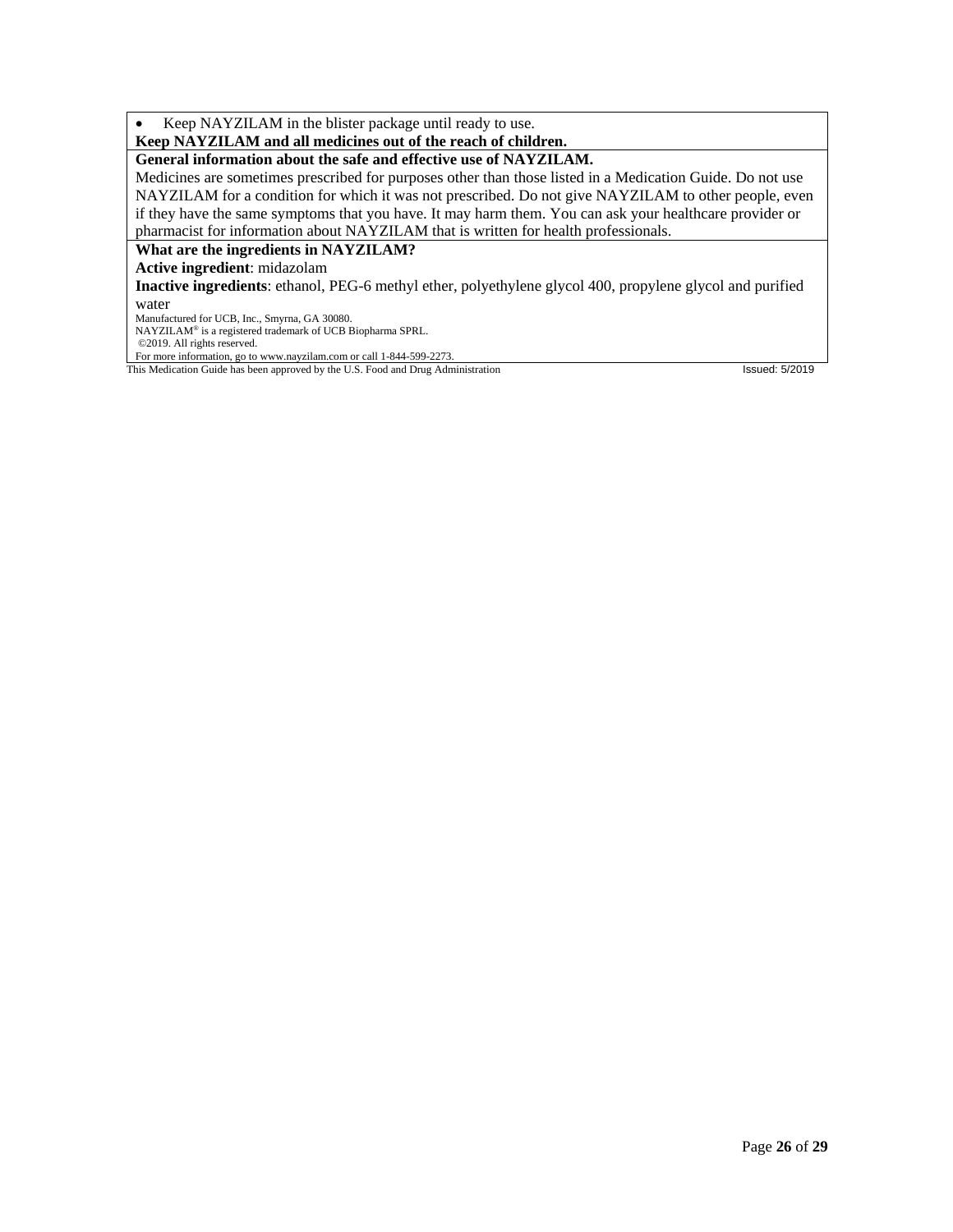#### **Instructions for Use NAYZILAM® (NAY-zil-am)** (midazolam) nasal spray, CIV

You and your family members or caregivers should read this Instructions for Use before you start using NAYZILAM nasal spray and each time you get a refill. There may be new information. This information does not take the place of talking to your healthcare provider about your medical condition or treatment. If you and your family members or caregivers have any questions about NAYZILAM, ask your healthcare provider or pharmacist.



eel Here

#### **Important**: **NAYZILAM is for use in the nose only**.

- **There is only 1 dose of NAYZILAM in the nasal spray unit**.
- **Do not** try to test or prime the nasal spray unit before use. You will lose the dose.
- **Do not** open the blister packaging until ready to use.
- **Do not** use if the nasal spray unit appears damaged.
- **Do not** use past the expiration date printed on the blister packaging.
- Throw away (dispose of) the nasal spray unit after use.

#### **How to use NAYZILAM nasal spray:**

#### **Step 1: Peel open the blister packaging**

- When ready to use, open the blister packaging.
- Hold blister packaging in the palm of your hand.
- On the foil backing, find the "**Peel Here**" tab and pull down **(see Figure 1)**.
- Remove the nasal spray unit carefully.



- Hold the nasal spray unit with your thumb on the plunger and your middle and index fingers on each side of the nozzle (**see Figure 2**).
- **Do not press the plunger yet. If you press the plunger now, you will lose the dose.**



**Figure 1**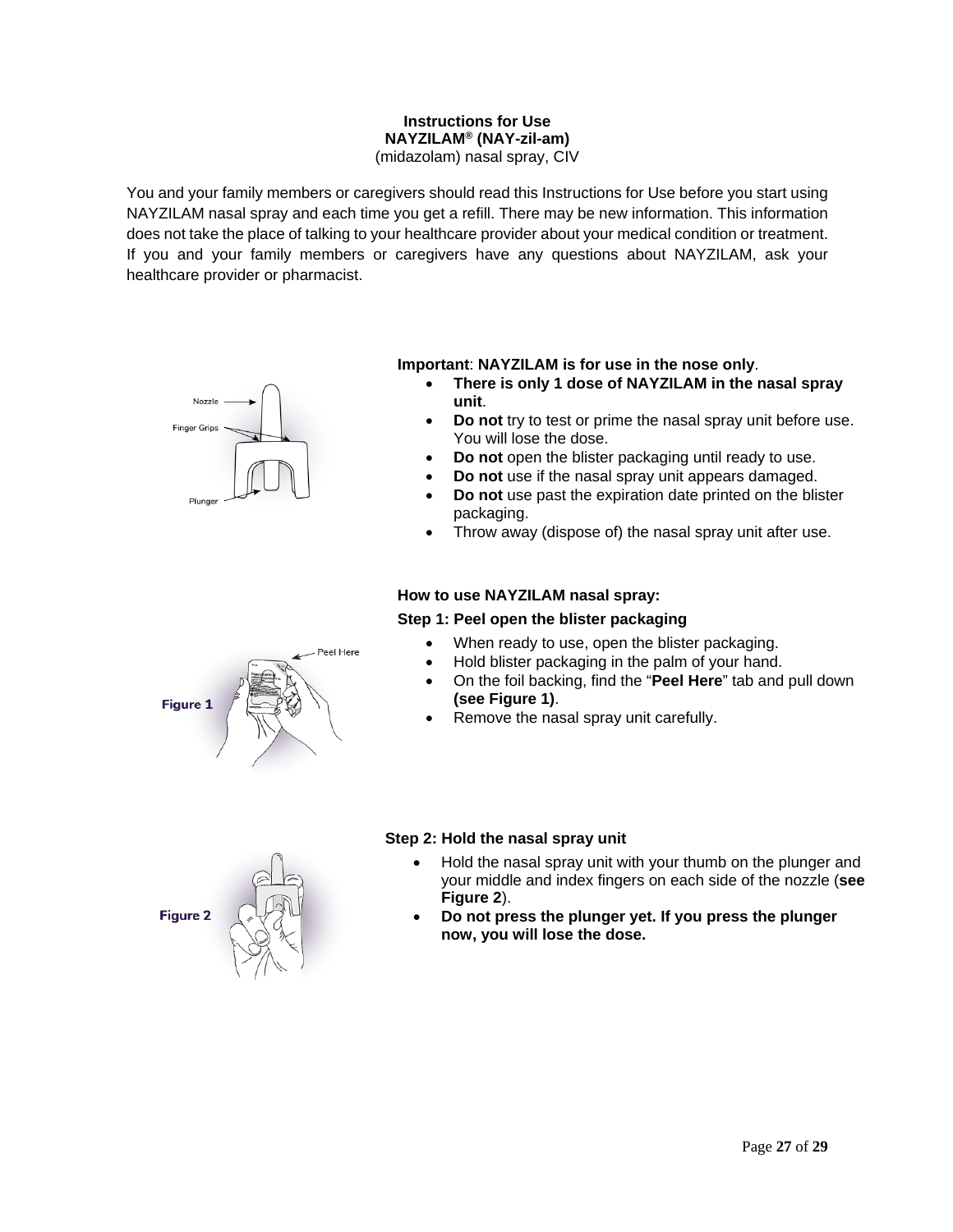



#### **Step 3: Place the tip into 1 nostril**

• Place the tip of the nozzle into 1 nostril until your fingers on either side of the nozzle touches the bottom of the nose **(see Figure 3)**.

#### **Step 4: Press the plunger**

- Press the plunger firmly to deliver the dose of NAYZILAM nasal spray **(see Figure 4)**.
- Make sure to firmly press the plunger using 1 motion.

**The patient does not need to breathe deeply when you give them the medicine.**

#### **What to do after the NAYZILAM nasal spray has been used:**

Remove the nozzle from the nostril after giving the dose.

**Note:** The plunger will remain inside the nasal spray unit after the dose is given.

Throw away (dispose of) the nasal spray unit and blister packaging in the trash.

#### **What to do if a Second Dose is needed:**

**Important:** If the seizure cluster is continuing **10 minutes** after the first dose of NAYZILAM, a second dose of NAYZILAM **may be used if you have been told to do so by your healthcare provider**.

If you need to give a second dose of NAYZILAM, follow the instructions in this Instructions for Use using a new nasal spray unit **in the other nostril**. (Repeat Step 1 through Step 4)